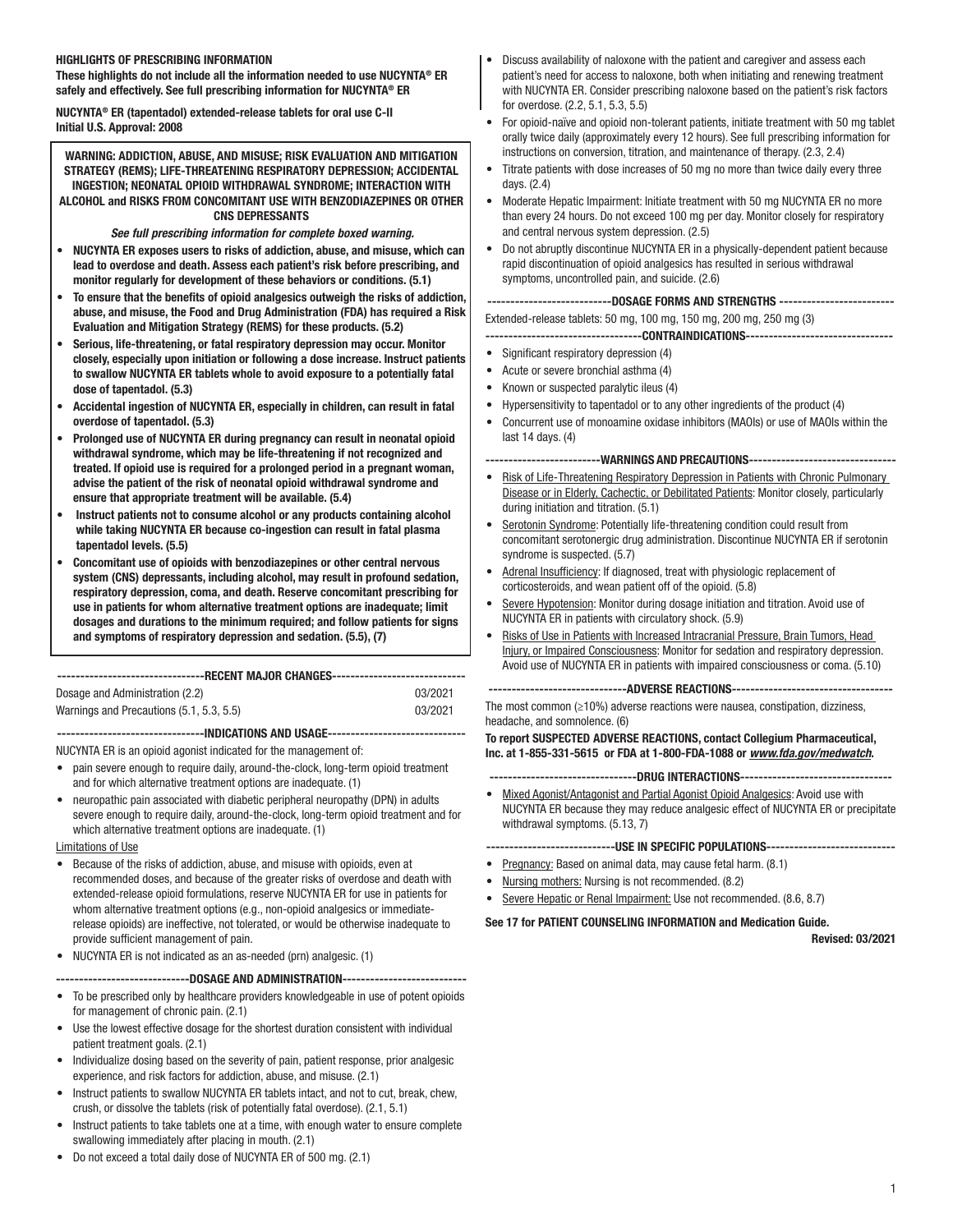### FULL PRESCRIBING INFORMATION: CONTENTS\*

WARNING: ADDICTION, ABUSE, AND MISUSE;RISK EVALUATION AND MITIGATION STRATEGY (REMS); LIFE-THREATENING RESPIRATORY DEPRESSION; ACCIDENTAL INGESTION; NEONATAL OPIOID WITHDRAWAL SYNDROME; INTERACTION WITH ALCOHOL and RISKS FROM CONCOMITANT USE WITH BENZODIAZEPINES OR OTHER CNS DEPRESSANTS

### **1 INDICATIONS AND USAGE**

#### **2 DOSAGE AND ADMINISTRATION**

- 2.1 Important Dosage and Administration Instructions
- 2.2 Patient Access to Naloxone for the Emergency Treatment of Opioid Overdose
- 2.3 Initial Dosage
- 2.4 Titration and Maintenance of Therapy
- 2.5 Dosage Modification in Patients with Hepatic Impairment
- 2.6 Safe Reduction or Discontinuation of NUCYNTA ER
- **3 DOSAGE FORMS AND STRENGTHS**
- **4 CONTRAINDICATIONS**
- **5 WARNINGS AND PRECAUTIONS**
	- 5.1 Addiction, Abuse, and Misuse
	- 5.2 Opioid Analgesic Risk Evaluation and Mitigation Strategy (REMS)
	- 5.3 Life-Threatening Respiratory Depression
	- 5.4 Neonatal Opioid Withdrawal Syndrome
	- 5.5 Risk from Concomitant Use with Benzodiazepines or Other CNS Depressants
	- 5.6 Risk of Life-Threatening Respiratory Depression in Patients with Chronic Pulmonary Disease or in Elderly, Cachectic, or Debilitated Patients
	- 5.7 Serotonin Syndrome with Concomitant Use of Serotonergic Drugs
	- 5.8 Adrenal Insufficiency
	- 5.9 Severe Hypotension
	- 5.10 Risks of Use in Patients with Increased Intracranial Pressure, Brain Tumors, Head Injury, or Impaired Consciousness
	- 5.11 Risks of Use in Patients with Gastrointestinal Conditions
	- 5.12 Increased Risk of Seizures in Patients with Seizure Disorders
	- 5.13 Withdrawal
	- 5.14 Risks of Driving and Operating **Machinery**

#### FULL PRESCRIBING INFORMATION

WARNING: ADDICTION, ABUSE, AND MISUSE; RISK EVALUATION AND MITIGATION STRATEGY (REMS); LIFE-THREATENING RESPIRATORY DEPRESSION; ACCIDENTAL INGESTION; NEONATAL OPIOID WITHDRAWAL SYNDROME; INTERACTION WITH ALCOHOL and RISKS FROM CONCOMITANT USE WITH BENZODIAZEPINES OR OTHER CNS DEPRESSANTS

## **Addiction, Abuse, and Misuse**

**NUCYNTA ER exposes patients and other users to the risks of opioid addiction, abuse, and misuse, which can lead to overdose and death. Assess each patient's risk prior to prescribing NUCYNTA ER, and monitor all patients regularly for the development of these behaviors and conditions** *[see Warnings and Precautions (5.1)]***.**

**Opioid Analgesic Risk Evaluation and Mitigation Strategy (REMS)**

To ensure that the benefits of opioid analgesics outweigh the risks of addiction, abuse, and misuse, the Food and Drug Administration (FDA) has required a REMS for these products *[see Warnings and Precautions (5.2)]*. Under the requirements

- 5.15 Risk of Toxicity in Patients with Hepatic Impairment
- 5.16 Risk of Toxicity in Patients with Renal Impairment
- **6 ADVERSE REACTIONS**
	- 6.1 Clinical Trial Experience
	- 6.2 Postmarketing Experience

## **7 DRUG INTERACTIONS**

## **8 USE IN SPECIFIC POPULATIONS**

- 8.1 Pregnancy
- 8.2 Lactation
- 8.3 Females and Males of Reproductive Potential
- 8.4 Pediatric Use
- 8.5 Geriatric Use
- 8.6 Hepatic Impairment
- 8.7 Renal Impairment
- **9 DRUG ABUSE AND DEPENDENCE**
	- 9.1 Controlled Substance
	- 9.2 Abuse
	- 9.3 Dependence

# **10 OVERDOSAGE**

- 10.1 Clinical Presentation 10.2 Treatment of Overdose
- **11 DESCRIPTION**

## **12 CLINICAL PHARMACOLOGY**

- 12.1 Mechanism of Action
- 12.2 Pharmacodynamics
- 12.3 Pharmacokinetics
- **13 NONCLINICAL TOXICOLOGY**
	- 13.1 Carcinogenesis, Mutagenesis, Impairment of Fertility
	- 13.2 Animal Toxicology and/or Pharmacology
- **14 CLINICAL STUDIES**
	- 14.1 Clinical Trials Summary 14.2 Moderate to Severe Chronic
	- Low Back Pain 14.3 Neuropathic Pain Associated with
- Diabetic Peripheral Neuropathy **16 HOW SUPPLIED/STORAGE AND**

# **17 PATIENT COUNSELING INFORMATION**

\*Sections or subsections omitted from the full prescribing information are not listed

of the REMS, drug companies with approved opioid analgesic products must make REMS-compliant education programs available to healthcare providers. Healthcare providers are strongly encouraged to

- **complete a REMS-compliant education program,**
- **counsel patients and/or their caregivers, with every prescription, on safe use, serious risks, storage, and disposal of these products,**
- **emphasize to patients and their caregivers the importance of reading the Medication Guide every time it is provided by their pharmacist, and**
- **consider other tools to improve patient, household, and community safety.**

#### Life-threatening Respiratory Depression

Serious, life-threatening, or fatal respiratory depression may occur with use of NUCYNTA ER. Monitor for respiratory depression, especially during initiation of NUCYNTA ER or following a dose increase. Instruct patients to swallow NUCYNTA ER tablets whole; crushing, chewing, or dissolving NUCYNTA ER tablets can cause rapid release and absorption of a potentially fatal dose of tapentadol *[see Warnings and Precautions (5.3)]*.

#### Accidental Ingestion

Accidental ingestion of even one dose of NUCYNTA ER, especially by children, can result in a fatal overdose of tapentadol *[see Warnings and Precautions (5.3)]*.

#### Neonatal Opioid Withdrawal Syndrome

Prolonged use of NUCYNTA ER during pregnancy can result in neonatal opioid withdrawal syndrome, which may be life-threatening if not recognized and treated, and requires management according to protocols developed by neonatology experts. If opioid use is required for a prolonged period in a pregnant woman, advise the patient of the risk of neonatal opioid withdrawal syndrome and ensure that appropriate treatment will be available *[see Warnings and Precautions (5.4)]*.

#### Interaction with Alcohol

Instruct patients not to consume alcoholic beverages or use prescription or non-prescription products that contain alcohol while taking NUCYNTA ER. The co-ingestion of alcohol with NUCYNTA ER may result in increased plasma tapentadol levels and a potentially fatal overdose of tapentadol *[see Warnings and Precautions (5.5)]*.

#### Risks From Concomitant Use With Benzodiazepines Or Other CNS **Depressants**

Concomitant use of opioids with benzodiazepines or other central nervous system (CNS) depressants, including alcohol, may result in profound sedation, respiratory depression, coma, and death [*see Warnings and Precautions (5.5), Drug Interactions (7)*].

- **Reserve concomitant prescribing of NUCYNTA ER and benzodiazepines or other CNS depressants for use in patients for whom alternative treatment options are inadequate.**
- **Limit dosages and durations to the minimum required.**
- **Follow patients for signs and symptoms of respiratory depression and sedation**

#### 1 INDICATIONS AND USAGE

NUCYNTA ER (tapentadol) is indicated for the management of:

- pain severe enough to require daily, around-the-clock, long-term opioid treatment and for which alternative treatment options are inadequate.
- neuropathic pain associated with diabetic peripheral neuropathy (DPN) severe enough to require daily, around-the-clock, long-term opioid treatment and for which alternative treatment options are inadequate.

## Limitations of Use

- Because of the risks of addiction, abuse, and misuse with opioids, even at recommended doses, and because of the greater risks of overdose and death with extended-release opioid formulations *[see Warnings and Precautions (5.1)]*, reserve NUCYNTA ER for use in patients for whom alternative treatment options (e.g., non-opioid analgesics or immediate-release opioids) are ineffective, not tolerated, or would be otherwise inadequate to provide sufficient management of pain.
- NUCYNTA ER is not indicated as an as-needed (prn) analgesic.

## 2 DOSAGE AND ADMINISTRATION

#### 2.1 Important Dosage and Administration Instructions

NUCYNTA ER should be prescribed only by healthcare professionals who are knowledgeable in the use of potent opioids for the management of chronic pain.

Use the lowest effective dosage for the shortest duration consistent with individual patient treatment goals *[see Warnings and Precautions (5)]*.

**HANDLING**

\_\_\_\_\_\_\_\_\_\_\_\_\_\_\_\_\_\_\_\_\_\_\_\_\_\_\_\_\_\_\_\_\_\_\_\_\_\_\_\_\_\_\_\_\_\_\_\_\_\_\_\_\_\_\_\_\_\_\_\_\_\_\_\_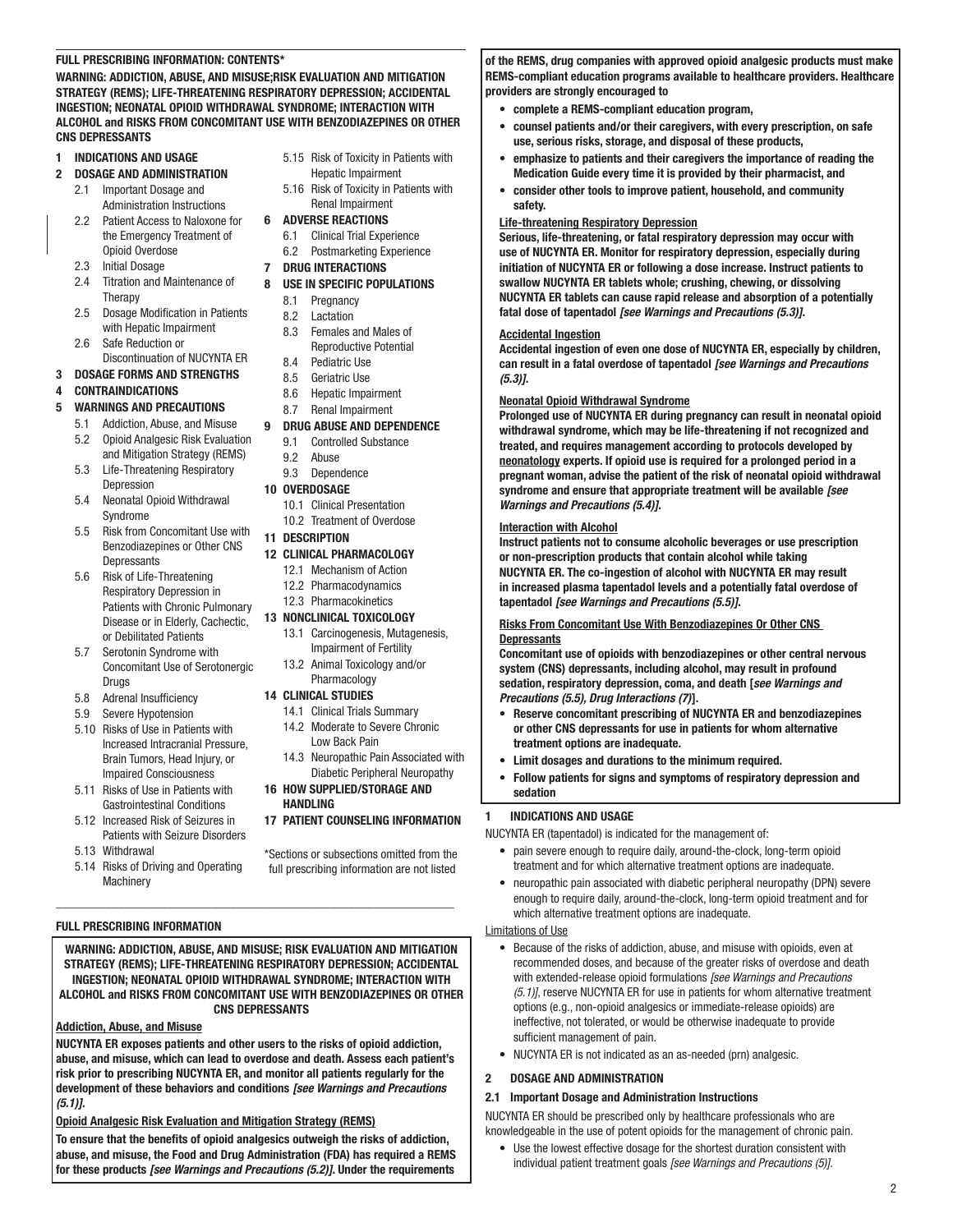- *•* Initiate the dosing regimen for each patient individually, taking into account the patient's severity of pain, patient response, prior analgesic treatment experience, and risk factors for addiction, abuse, and misuse *[see Warnings and Precautions (5.1)].*
- *•* Monitor patients closely for respiratory depression, especially within the first 24-72 hours of initiating therapy and following dosage increases with NUCYNTA ER and adjust the dosage accordingly *[see Warnings and Precautions (5.3)]*.

Instruct patients to swallow NUCYNTA ER tablets whole, one tablet at a time, with enough water to ensure complete swallowing immediately after placing in the mouth *[see Patient Counseling Information (17)]*.

Crushing, chewing, or dissolving NUCYNTA ER tablets will result in uncontrolled delivery of tapentadol and can lead to overdose or death *[see Warnings and Precautions (5.1)]*. Discontinue all other tapentadol and tramadol products when beginning and while taking NUCYNTA ER *[see Warnings and Precautions (5.7)]*. Although the maximum approved total daily dose of NUCYNTA immediate-release formulation is 600 mg per day, the maximum total daily dose of NUCYNTA ER is 500 mg. Do not exceed a total daily dose of NUCYNTA ER of 500 mg.

#### 2.2 Patient Access to Naloxone for the Emergency Treatment of Opioid Overdose

Discuss the availability of naloxone for the emergency treatment of opioid overdose with the patient and caregiver and assess the potential need for access to naloxone, both when initiating and renewing treatment with NUCYNTA ER *[see Warnings and Precautions (5.3), Patient Counseling Information (17)]*.

Inform patients and caregivers about the various ways to obtain naloxone as permitted by individual state naloxone dispensing and prescribing requirements or guidelines (e.g., by prescription, directly from a pharmacist, or as part of a community-based program). Consider prescribing naloxone, based on the patient's risk factors for overdose, such as concomitant use of CNS depressants, a history of opioid use disorder, or prior opioid overdose. The presence of risk factors for overdose should not prevent the proper management of pain in any given patient *[see Warnings and Precautions (5.1, 5.3, 5.5)]*. Consider prescribing naloxone if the patient has household members (including children) or other close contacts at risk for accidental ingestion or overdose.

#### 2.3 Initial Dosage

Use of NUCYNTA ER as the First Opioid Analgesic (opioid-naïve patients) Initiate treatment with NUCYNTA ER with the 50 mg tablet orally twice daily (approximately every 12 hours).

#### Use of NUCYNTA ER in Patients who are not Opioid Tolerant

The starting dose for patients who are not opioid tolerant is NUCYNTA ER 50 mg orally twice daily (approximately every 12 hours). Use of higher starting doses in patients who are not opioid tolerant may cause fatal respiratory depression.

## Conversion from NUCYNTA to NUCYNTA ER

Patients can be converted from NUCYNTA to NUCYNTA ER using the equivalent total daily dose of NUCYNTA and dividing it into two equal doses of NUCYNTA ER separated by approximately 12-hour intervals. As an example, a patient receiving 50 mg of NUCYNTA four times per day (200 mg/day) may be converted to 100 mg NUCYNTA ER twice a day.

## Conversion from Other Opioids to NUCYNTA ER

There are no established conversion ratios for conversion from other opioids to NUCYNTA ER defined by clinical trials. Initiate dosing using NUCYNTA ER 50 mg orally every 12 hours.

It is safer to underestimate a patient's 24-hour oral tapentadol dosage and provide rescue medication (e.g., immediate-release opioid) than to overestimate the 24-hour oral tapentadol requirements which could result in an adverse reaction due to an overdose. While useful tables of opioid equivalents are readily available, there is inter-patient variability in the potency of opioid drugs and opioid formulations.

Close observation and frequent titration are warranted until pain management is stable on the new opioid. Monitor patients for signs and symptoms of opioid withdrawal and for signs of oversedation/toxicity after converting patients to NUCYNTA ER.

#### Conversion from Methadone to NUCYNTA ER

Close monitoring is of particular importance when converting from methadone to other opioid agonists. The ratio between methadone and other opioid agonists may vary widely as a function of previous dose exposure. Methadone has a long half-life and can accumulate in the plasma.

#### 2.4 Titration and Maintenance of Therapy

Individually titrate NUCYNTA ER to a dose that provides adequate analgesia and minimizes adverse reactions. Continually reevaluate patients receiving NUCYNTA ER to assess the maintenance of pain control and the relative incidence of adverse reactions, as well as monitoring for the development of addiction, abuse, or misuse *[see Warnings and Precautions (5.1)]*. Frequent communication is important among the prescriber, other members of the healthcare team, the patient, and the caregiver/family during periods of changing analgesic requirements, including initial titration. During chronic therapy, periodically reassess the continued need for opioid analgesics.

Patients who experience breakthrough pain may require a dosage adjustment of NUCYNTA ER, or may need rescue medication with an appropriate dose of an immediaterelease analgesic. If the level of pain increases after dose stabilization, attempt to identify the source of increased pain before increasing the NUCYNTA ER dosage. Titrate patients to adequate analgesia with dose increases of 50 mg no more than twice daily every three days. In clinical studies, efficacy with NUCYNTA ER was demonstrated relative to placebo in the dosage range of 100 mg to 250 mg twice daily *[see Clinical Studies (14)]*. If unacceptable opioid-related adverse reactions are observed, consider reducing the dosage. Adjust the dosage to obtain an appropriate balance between management of pain and opioid-related adverse reactions.

#### 2.5 Dosage Modification in Patients with Hepatic Impairment

The use of NUCYNTA ER in patients with severe hepatic impairment (Child-Pugh Score 10-15) is not recommended *[see Warnings and Precautions (5.15)]*.

In patients with moderate hepatic impairment (Child-Pugh Score 7 to 9), initiate treatment using 50 mg NUCYNTA ER, administer no more frequently than once every 24 hours, and monitor closely for respiratory and central nervous system depression, particularly during initiation and titration of NUCYNTA ER. The maximum recommended dose for patients with moderate hepatic impairment is 100 mg of NUCYNTA ER per day. Monitor closely for respiratory and central nervous system depression *[see Clinical Pharmacology (12.2)]*.

No dosage adjustment is recommended in patients with mild hepatic impairment (Child-Pugh Score 5 to 6) *[see Warnings and Precautions (5.15), Use in Specific Populations (8.6), Clinical Pharmacology (12.3)]*.

#### 2.6 Safe Reduction or Discontinuation of NUCYNTA ER

Do not abruptly discontinue NUCYNTA ER in patients who may be physically dependent on opioids. Rapid discontinuation of opioid analgesics in patients who are physically dependent on opioids has resulted in serious withdrawal symptoms, uncontrolled pain, and suicide. Rapid discontinuation has also been associated with attempts to find other sources of opioid analgesics, which may be confused with drug-seeking for abuse. Patients may also attempt to treat their pain or withdrawal symptoms with illicit opioids, such as heroin, and other substances.

When a decision has been made to decrease the dose or discontinue therapy in an opioid-dependent patient taking NUCYNTA ER, there are a variety of factors that should be considered, including the dose of NUCYNTA ER the patient has been taking, the duration of treatment, the type of pain being treated, and the physical and psychological attributes of the patient. It is important to ensure ongoing care of the patient and to agree on an appropriate tapering schedule and follow-up plan so that patient and provider goals and expectations are clear and realistic. When opioid analgesics are being discontinued due to a suspected substance use disorder, evaluate and treat the patient, or refer for evaluation and treatment of the substance use disorder. Treatment should include evidence-based approaches, such as medication assisted treatment of opioid use disorder. Complex patients with co-morbid pain and substance use disorders may benefit from referral to a specialist.

There are no standard opioid tapering schedules that are suitable for all patients. Good clinical practice dictates a patient-specific plan to taper the dose of the opioid gradually. For patients on NUCYNTA ER who are physically opioid-dependent, initiate the taper by a small enough increment (e.g., no greater than 10% to 25% of the total daily dose) to avoid withdrawal symptoms, and proceed with dose-lowering at an interval of every 2 to 4 weeks. Patients who have been taking opioids for briefer periods of time may tolerate a more rapid taper.

It may be necessary to provide the patient with lower dosage strengths to accomplish a successful taper. Reassess the patient frequently to manage pain and withdrawal symptoms, should they emerge. Common withdrawal symptoms include restlessness, lacrimation, rhinorrhea, yawning, perspiration, chills, myalgia, and mydriasis. Other signs and symptoms also may develop, including irritability, anxiety, backache, joint pain, weakness, abdominal cramps, insomnia, nausea, anorexia, vomiting, diarrhea, or increased blood pressure, respiratory rate, or heart rate. If withdrawal symptoms arise, it may be necessary to pause the taper for a period of time or raise the dose of the opioid analgesic to the previous dose, and then proceed with a slower taper. In addition, monitor patients for any changes in mood, emergence of suicidal thoughts, or use of other substances.

When managing patients taking opioid analgesics, particularly those who have been treated for a long duration and/or with high doses for chronic pain, ensure that a multimodal approach to pain management, including mental health support (if needed), is in place prior to initiating an opioid analgesic taper. A multimodal approach to pain management may optimize the treatment of chronic pain, as well as assist with the successful tapering of the opioid analgesic *[see Warnings and Precautions (5.13), Drug Abuse and Dependence (9.3)].*

### 3 DOSAGE FORMS AND STRENGTHS

NUCYNTA ER 50 mg, 100 mg, 150 mg, 200 mg and 250 mg extended-release tablets are available in the following colors and prints:

• 50 mg extended-release tablets are white oblong-shaped with a black print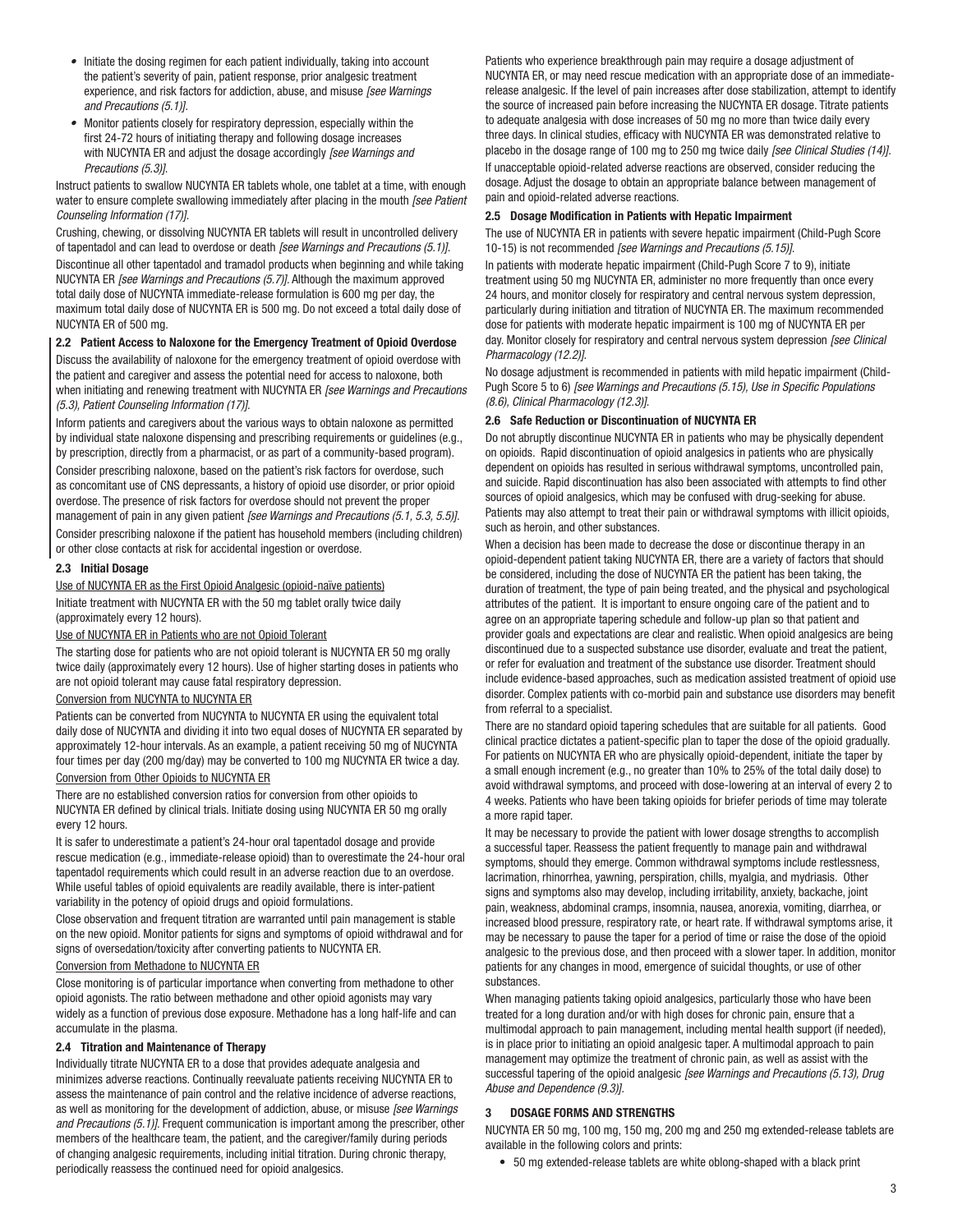"OMJ 50" on one side

- *•* 100 mg extended-release tablets are light-blue oblong-shaped with a black print "OMJ 100" on one side
- 150 mg extended-release tablets are blue-green oblong-shaped with a black print "OMJ 150" on one side
- *•* 200 mg extended-release tablets are blue oblong-shaped with a depression in the middle running lengthwise on each side and a black print "OMJ 200" on one side
- 250 mg extended-release tablets are dark blue oblong-shaped with a depression in the middle running lengthwise on each side and a white print "OMJ 250" on one side

## 4 CONTRAINDICATIONS

NUCYNTA ER is contraindicated in patients with:

- Significant respiratory depression
- Acute or severe bronchial asthma or hypercarbia in an unmonitored setting or in the absence of resuscitative equipment
- Known or suspected gastrointestinal obstruction, including paralytic ileus
- Hypersensitivity (e.g., anaphylaxis, angioedema) to tapentadol or to any other ingredients of the product *[see Adverse Reactions (6.2)].*
- Concurrent use of monoamine oxidase inhibitors (MAOIs) or use of MAOIs within the last 14 days *[see Drug Interactions (7)]*.

## 5 WARNINGS AND PRECAUTIONS

#### 5.1 Addiction, Abuse, and Misuse

NUCYNTA ER contains tapentadol, a Schedule II controlled substance. As an opioid, NUCYNTA ER exposes users to the risks of addiction, abuse, and misuse. Because extended-release products such as NUCYNTA ER deliver the opioid over an extended period of time, there is a greater risk for overdose and death due to the larger amount of tapentadol present *[see Drug Abuse and Dependence (9)].*

Although the risk of addiction in any individual is unknown, it can occur in patients appropriately prescribed NUCYNTA ER. Addiction can occur at recommended doses and if the drug is misused or abused.

Assess each patient's risk for opioid addiction, abuse, or misuse prior to prescribing NUCYNTA ER, and monitor all patients receiving NUCYNTA ER for the development of these behaviors and conditions. Risks are increased in patients with a personal or family history of substance abuse (including drug or alcohol abuse or addiction) or mental illness (e.g., major depression). The potential for these risks should not, however, prevent the prescribing of NUCYNTA ER for the proper management of pain in any given patient. Patients at increased risk may be prescribed opioids such as NUCYNTA ER, but use in such patients necessitates intensive counseling about the risks and proper use of NUCYNTA ER along with intensive monitoring for signs of addiction, abuse, and misuse. Consider prescribing naloxone for the emergency treatment of opioid overdose *[see* 

*Dosage and Administration (2.2), Warnings and Precautions (5.3)].*

Abuse or misuse of NUCYNTA ER by crushing, chewing, snorting, or injecting the dissolved product will result in the uncontrolled delivery of tapentadol and can result in overdose and death *[see Overdosage (10)].*

Opioid are sought by drug abusers and people with addiction disorders and are subject to criminal diversion. Consider these risks when prescribing or dispensing NUCYNTA ER. Strategies to reduce these risks include prescribing the drug in the smallest appropriate quantity and advising the patient on the proper disposal of unused drug *[see Patient Counseling Information (17)].* Contact the local state professional licensing board or state controlled substances authority for information on how to prevent and detect abuse or diversion of this product.

#### 5.2 Opioid Analgesic Risk Evaluation and Mitigation Strategy (REMS)

To ensure that the benefits of opioid analgesics outweigh the risks of addiction, abuse, and misuse, the Food and Drug Administration (FDA) has required a Risk Evaluation and Mitigation Strategy (REMS) for these products. Under the requirements of the REMS, drug companies with approved opioid analgesic products must make REMS-compliant education programs available to healthcare providers. Healthcare providers are strongly encouraged to do all of the following:

- Complete a REMS-compliant education program offered by an accredited provider of continuing education (CE) or another education program that includes all the elements of the FDA Education Blueprint for Health Care Providers Involved in the Management or Support of Patients with Pain.
- Discuss the safe use, serious risks, and proper storage and disposal of opioid analgesics with patients and/or their caregivers every time these medicines are prescribed. The Patient Counseling Guide (PCG) can be obtained at this link: [www.fda.gov/OpioidAnalgesicREMSPCG](http://www.fda.gov/OpioidAnalgesicREMSPCG).
- Emphasize to patients and their caregivers the importance of reading the Medication Guide that they will receive from their pharmacist every time an opioid analgesic is dispensed to them.

• Consider using other tools to improve patient, household, and community safety, such as patient-prescriber agreements that reinforce patient-prescriber responsibilities.

To obtain further information on the opioid analgesic REMS and for a list of accredited REMS CME/CE, call 1-800-503-0784, or log on to [www.opioidanalgesicrems.com.](http://www.opioidanalgesicrems.com) The FDA Blueprint can be found at [www.fda.gov/OpioidAnalgesicREMSBlueprint.](http://www.fda.gov/OpioidAnalgesicREMSBlueprint)

#### 5.3 Life-Threatening Respiratory Depression

Serious, life-threatening, or fatal respiratory depression has been reported with the use of opioids, even when used as recommended. Respiratory depression, if not immediately recognized and treated, may lead to respiratory arrest and death. Management of respiratory depression may include close observation, supportive measures, and use of opioid antagonists, depending on the patient's clinical status *[see Overdosage (10)]*. Carbon dioxide (CO<sub>2</sub>) retention from opioid-induced respiratory depression can exacerbate the sedating effects of opioids.

While serious, life-threatening, or fatal respiratory depression can occur at any time during the use of NUCYNTA ER, the risk is greatest during the initiation of therapy or following a dosage increase. Monitor patients closely for respiratory depression especially within the first 24-72 hours of initiating therapy with and following dosage increases of NUCYNTA ER.

To reduce the risk of respiratory depression, proper dosing and titration of NUCYNTA ER are essential *[see Dosage and Administration (2)]*. Overestimating the NUCYNTA ER dosage when converting patients from another opioid product can result in fatal overdose with the first dose.

Accidental ingestion of even one dose of NUCYNTA ER, especially by children, can result in respiratory depression and death due to an overdose of tapentadol.

Educate patients and caregivers on how to recognize respiratory depression and emphasize the importance of calling 911 or getting emergency medical help right away in the event of a known or suspected overdose *[see Patient Counseling Information (17)].* Opioids can cause sleep-related breathing disorders including central sleep apnea (CSA) and sleep-related hypoxemia. Opioid use increases the risk of CSA in a dose-dependent fashion. In patients who present with CSA, consider decreasing the opioid dosage using best practices for opioid taper *[see Dosage and Administration (2.6)].*

Patient Access to Naloxone for the Emergency Treatment of Opioid Overdose Discuss the availability of naloxone for the emergency treatment of opioid overdose with the patient and caregiver and assess the potential need for access to naloxone, both when initiating and renewing treatment with NUCYNTA ER. Inform patients and caregivers about the various ways to obtain naloxone as permitted by individual state naloxone dispensing and prescribing requirements or guidelines (e.g., by prescription, directly from a pharmacist, or as part of a community-based program). Educate patients and caregivers on how to recognize respiratory depression and emphasize the importance of calling 911 or getting emergency medical help, even if naloxone is administered *[see Patient Counseling Information (17)].*

Consider prescribing naloxone, based on the patient's risk factors for overdose, such as concomitant use of CNS depressants, a history of opioid use disorder, or prior opioid overdose. The presence of risk factors for overdose should not prevent the proper management of pain in any given patient. Also consider prescribing naloxone if the patient has household members (including children) or other close contacts at risk for accidental ingestion or overdose. If naloxone is prescribed, educate patients and caregivers on how to treat with naloxone *[see Warnings and Precautions (5.1, 5.5), Patient Counseling Information (17)].*

#### 5.4 Neonatal Opioid Withdrawal Syndrome

Prolonged use of NUCYNTA ER during pregnancy can result in withdrawal in the neonate. Neonatal opioid withdrawal syndrome, unlike opioid withdrawal syndrome in adults, may be life-threatening if not recognized and treated, and requires management according to protocols developed by neonatology experts.

Observe newborns for signs of neonatal opioid withdrawal syndrome and manage accordingly. Advise pregnant women using opioids for a prolonged period of the risk of neonatal opioid withdrawal syndrome and ensure that appropriate treatment will be available *[see Use in Specific Populations (8.1), Patient Counseling Information (17)].*

### 5.5 Risk from Concomitant Use with Benzodiazepines or Other CNS Depressants

Patients must not consume alcoholic beverages or prescription or non-prescription products containing alcohol while on NUCYNTA ER therapy. The co-ingestion of alcohol with NUCYNTA ER may result in increased plasma tapentadol levels and a potentially fatal overdose of tapentadol *[see Clinical Pharmacology (12.3)].*

Profound sedation, respiratory depression, coma, and death may result from the concomitant use of NUCYNTA ER with benzodiazepines or other CNS depressants (e.g., non-benzodiazepine sedatives/hypnotics, anxiolytics, tranquilizers, muscle relaxants, general anesthetics, antipsychotics, other opioids, alcohol). Because of these risks, reserve concomitant prescribing of these drugs for use in patients for whom alternative treatment options are inadequate.

Observational studies have demonstrated that concomitant use of opioid analgesics and benzodiazepines increases the risk of drug-related mortality compared to use of opioid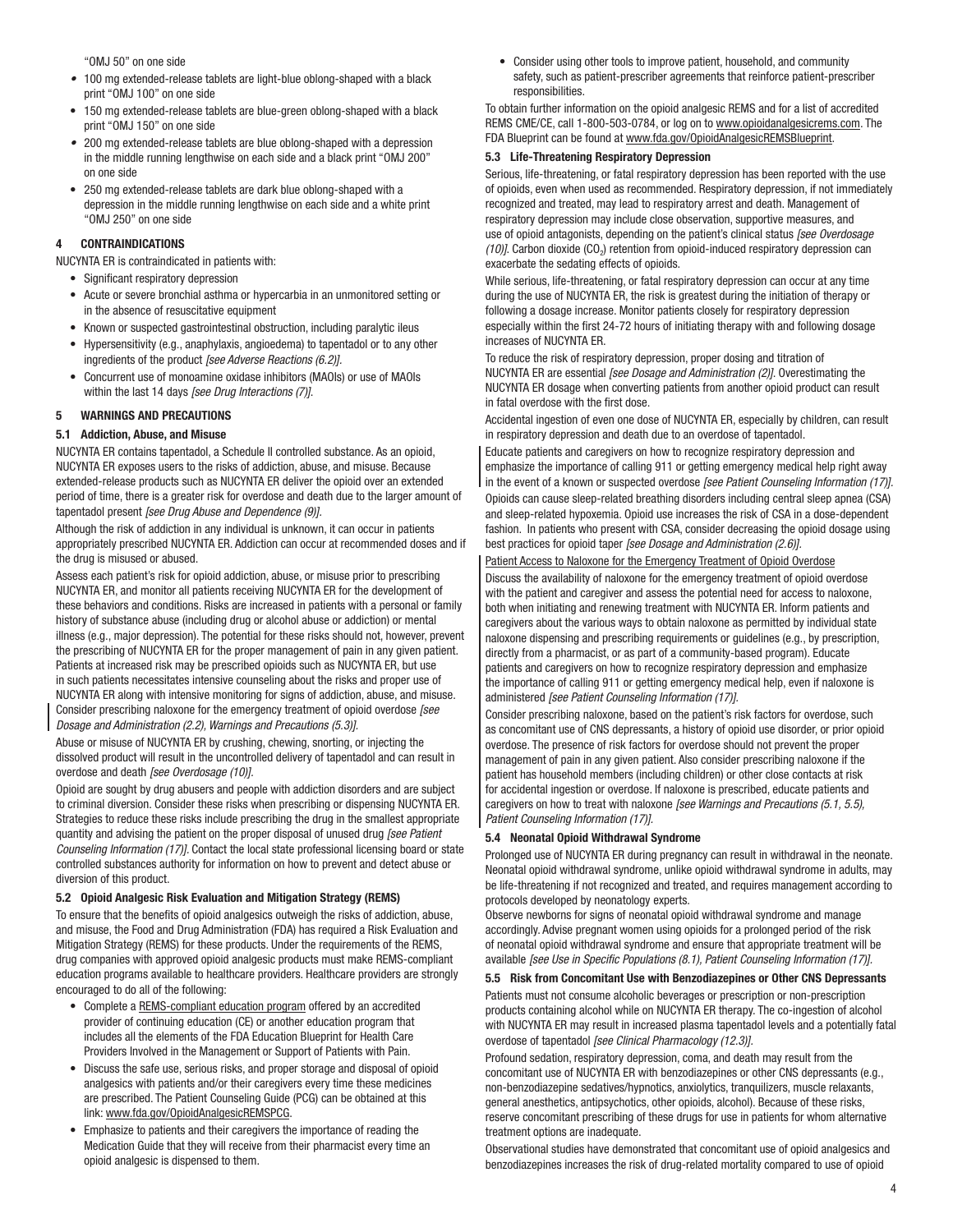analgesics alone. Because of similar pharmacological properties, it is reasonable to expect similar risk with the concomitant use of other CNS depressant drugs with opioid analgesics *[see Drug Interactions (7)].*

If the decision is made to prescribe a benzodiazepine or other CNS depressant concomitantly with an opioid analgesic, prescribe the lowest effective dosages and minimum durations of concomitant use. In patients already receiving an opioid analgesic, prescribe a lower initial dose of the benzodiazepine or other CNS depressant than indicated in the absence of an opioid, and titrate based on clinical response. If an opioid analgesic is initiated in a patient already taking a benzodiazepine or other CNS depressant, prescribe a lower initial dose of the opioid analgesic, and titrate based on clinical response. Follow patients closely for signs and symptoms of respiratory depression and sedation.

If concomitant use is warranted, consider prescribing naloxone for the emergency treatment of opioid overdose *[see Dosage and Administration (2.2), Warnings and Precautions (5.3)].*

Advise both patients and caregivers about the risks of respiratory depression and sedation when NUCYNTA ER is used with benzodiazepines or other CNS depressants (including alcohol and illicit drugs). Advise patients not to drive or operate heavy machinery until the effects of concomitant use of the benzodiazepine or other CNS depressant have been determined. Screen patients for risk of substance use disorders, including opioid abuse and misuse, and warn them of the risk for overdose and death associated with the use of additional CNS depressants including alcohol and illicit drugs *[see Drug Interactions (7) and Patient Counseling Information (17)].*

#### 5.6 Risk of Life-Threatening Respiratory Depression in Patients with Chronic Pulmonary Disease or in Elderly, Cachectic, or Debilitated Patients

The use of NUCYNTA ER in patients with acute or severe bronchial asthma in an unmonitored setting or in the absence of resuscitative equipment is contraindicated. Patients with Chronic Pulmonary Disease: NUCYNTA ER treated patients with significant chronic obstructive pulmonary disease or cor pulmonale, and those with a substantially decreased respiratory reserve, hypoxia, hypercapnia, or pre-existing respiratory depression are at increased risk of decreased respiratory drive including apnea, even at recommended dosages of NUCYNTA ER *[see Warnings and Precautions (5.3)].*

Elderly, Cachectic, or Debilitated Patients: Life-threatening respiratory depression is more likely to occur in elderly, cachectic, or debilitated patients because they may have altered pharmacokinetics or altered clearance compared to younger, healthier patients *[see Warnings and Precautions (5.3)].* Alternatively, consider the use of non-opioid analgesics in these patients.

Monitor such patients closely, particularly when initiating and titrating NUCYNTA ER and when NUCYNTA ER is given concomitantly with other drugs that depress respiration *[see Warnings and Precautions (5.3)].*

#### 5.7 Serotonin Syndrome with Concomitant Use of Serotonergic Drugs

Cases of serotonin syndrome, a potentially life-threatening condition, have been reported during concomitant use of tapentadol with serotonergic drugs. Serotonergic drugs include selective serotonin reuptake inhibitors (SSRIs), serotonin and norepinephrine reuptake inhibitors (SNRIs), tricyclic antidepressants (TCAs), triptans, 5-HT3 receptor antagonists, drugs that affect the serotonergic neurotransmitter system (e.g., mirtazapine, trazodone, tramadol), certain muscle relaxants (i.e., cyclobenzaprine, metaxalone), and drugs that impair metabolism of serotonin (including MAO inhibitors, both those intended to treat psychiatric disorders and also others, such as linezolid and intravenous methylene blue) *[see Drug Interactions (7)]*. This may occur within the recommended dosage range.

Serotonin syndrome symptoms may include mental status changes (e.g., agitation, hallucinations, coma), autonomic instability (e.g., tachycardia, labile blood pressure, hyperthermia), neuromuscular aberrations (e.g., hyperreflexia, incoordination, rigidity), and/or gastrointestinal symptoms (e.g., nausea, vomiting, diarrhea). The onset of symptoms generally occurs within several hours to a few days of concomitant use, but may occur later than that. Discontinue NUCYNTA ER if serotonin syndrome is suspected.

#### 5.8 Adrenal Insufficiency

Cases of adrenal insufficiency have been reported with opioid use, more often following greater than one month of use. Presentation of adrenal insufficiency may include nonspecific symptoms and signs including nausea, vomiting, anorexia, fatigue, weakness, dizziness, and low blood pressure. If adrenal insufficiency is suspected, confirm the diagnosis with diagnostic testing as soon as possible. If adrenal insufficiency is diagnosed, treat with physiologic replacement doses of corticosteroids. Wean the patient off of the opioid to allow adrenal function to recover and continue corticosteroid treatment until adrenal function recovers. Other opioids may be tried as some cases reported use of a different opioid without recurrence of adrenal insufficiency. The information available does not identify any particular opioids as being more likely to be associated with adrenal insufficiency.

#### 5.9 Severe Hypotension

NUCYNTA ER may cause severe hypotension including orthostatic hypotension and syncope in ambulatory patients. There is an increased risk in patients whose ability to maintain blood pressure has already been compromised by a reduced blood volume

or concurrent administration of certain CNS depressant drugs (e.g., phenothiazines or general anesthetics) *[see Drug Interactions (7)]*. Monitor these patients for signs of hypotension after initiating or titrating the dosage of NUCYNTA ER. In patients with circulatory shock, NUCYNTA ER may cause vasodilation that can further reduce cardiac output and blood pressure. Avoid the use of NUCYNTA ER in patients with circulatory shock.

#### 5.10 Risks of Use in Patients with Increased Intracranial Pressure, Brain Tumors, Head Injury, or Impaired Consciousness

In patients who may be susceptible to the intracranial effects of  $CO<sub>2</sub>$  retention (e.g., those with evidence of increased intracranial pressure or brain tumors), NUCYNTA ER may reduce respiratory drive, and the resultant  $CO<sub>2</sub>$  retention can further increase intracranial pressure. Monitor such patients for signs of sedation and respiratory depression, particularly when initiating therapy with NUCYNTA ER.

Opioids may also obscure the clinical course in a patient with a head injury. Avoid the use of NUCYNTA ER in patients with impaired consciousness or coma.

#### 5.11 Risks of Use in Patients with Gastrointestinal Conditions

NUCYNTA ER is contraindicated in patients with known or suspected gastrointestinal obstruction, including paralytic ileus.

The tapentadol in NUCYNTA ER may cause spasm of the sphincter of Oddi. Opioids may cause increases in serum amylase. Monitor patients with biliary tract disease, including acute pancreatitis, for worsening symptoms.

#### 5.12 Increased Risk of Seizures in Patients with Seizure Disorders

The tapentadol in NUCYNTA ER may increase the frequency of seizures in patients with seizure disorders, and may increase the risk of seizures occurring in other clinical settings associated with seizures. Monitor patients with a history of seizure disorders for worsened seizure control during NUCYNTA ER therapy.

#### 5.13 Withdrawal

Do not abruptly discontinue NUCYNTA ER in a patient physically dependent on opioids. When discontinuing NUCYNTA ER in a physically dependent patient, gradually taper the dosage. Rapid tapering of tapentadol in a patient physically dependent on opioids may lead to a withdrawal syndrome and return of pain *[see Dosage and Administration (2.6), Drug Abuse and Dependence (9.3)].*

Additionally, avoid the use of mixed agonist/antagonist (e.g., pentazocine, nalbuphine, and butorphanol) or partial agonist (e.g., buprenorphine) analgesics in patients who have received or are receiving a course of therapy with a full opioid agonist analgesic, including NUCYNTA ER. In these patients, mixed agonists/antagonists and partial agonist analgesics may reduce the analgesic effect and/or may precipitate withdrawal symptoms *[see Drug Interactions (7)]*.

#### 5.14 Risks of Driving and Operating Machinery

NUCYNTA ER may impair the mental or physical abilities needed to perform potentially hazardous activities such as driving a car or operating machinery. Warn patients not to drive or operate dangerous machinery unless they are tolerant to the effects of NUCYNTA ER and know how they will react to the medication *[see Patient Counseling Information (17)].*

#### 5.15 Risk of Toxicity in Patients with Hepatic Impairment

A study with an immediate-release formulation of tapentadol in subjects with hepatic impairment showed higher serum concentrations of tapentadol than in those with normal hepatic function. Avoid use of NUCYNTA ER in patients with severe hepatic impairment. Reduce the dose of NUCYNTA ER in patients with moderate hepatic impairment *[see Dosage and Administration (2.5) and Clinical Pharmacology (12.3)].*

Closely monitor patients with moderate hepatic impairment for respiratory and central nervous system depression when initiating and titrating NUCYNTA ER.

#### 5.16 Risk of Toxicity in Patients with Renal Impairment

Use of NUCYNTA ER in patients with severe renal impairment is not recommended due to accumulation of a metabolite formed by glucuronidation of tapentadol. The clinical relevance of the elevated metabolite is not known *[see Clinical Pharmacology (12.3)].*

## 6 ADVERSE REACTIONS

The following serious adverse reactions are described, or described in greater detail, in other sections:

- Addiction, Abuse, and Misuse *[see Warnings and Precautions (5.1)]*
- Life-Threatening Respiratory Depression *[see Warnings and Precautions (5.3)]*
- Neonatal Opioid Withdrawal Syndrome *[see Warnings and Precautions (5.4)]*
- Interaction with Benzodiazepine or Other CNS Depressants *[see Warnings and Precautions (5.5)]*
- Serotonin Syndrome *[see Warnings and Precautions (5.7)]*
- Adrenal Insufficiency *[see Warnings and Precautions (5.8)]*
- Severe Hypotension *[see Warnings and Precautions (5.9)]*
- Gastrointestinal Adverse Reactions *[see Warnings and Precautions (5.11)]*
- Seizures *[see Warnings and Precautions (5.12)]*
- Withdrawal *[see Warnings and Precautions (5.13)]*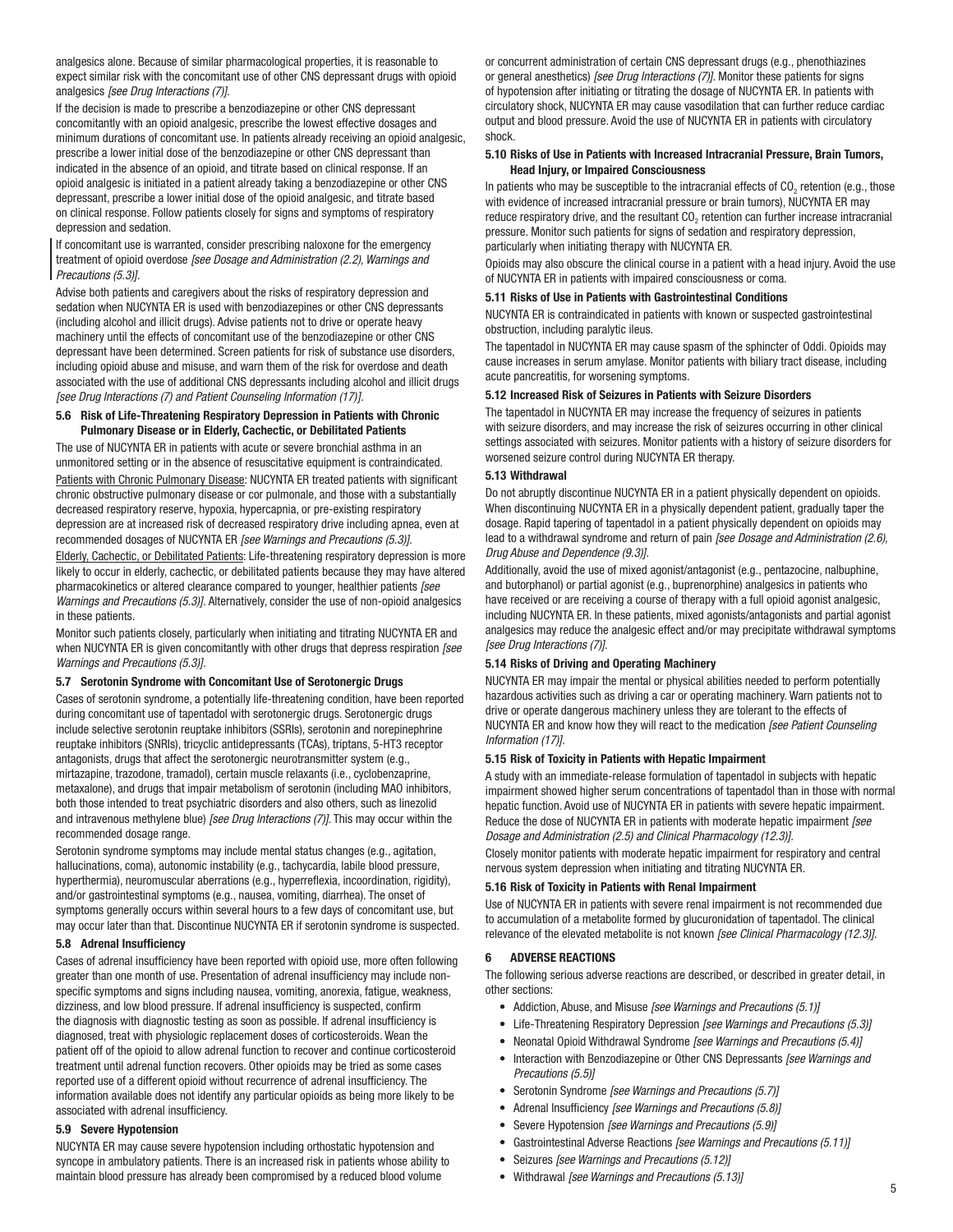#### 6.1 Clinical Trial Experience

Because clinical trials are conducted under widely varying conditions, adverse reaction rates observed in the clinical trials of a drug cannot be directly compared to rates in the clinical trials of another drug and may not reflect the rates observed in clinical practice. Commonly-Observed Adverse Reactions in Clinical Studies with NUCYNTA ER in Patients with Chronic Pain due to Low Back Pain or Osteoarthritis

The safety data described in Table 1 below are based on three pooled, randomized, double-blind, placebo-controlled, parallel group, 15-week studies of NUCYNTA ER (dosed 100 to 250 mg BID after a 50 mg BID starting dose) in patients with chronic pain due to low back pain (LBP) and osteoarthritis (OA). These trials included 980 NUCYNTA ER -treated patients and 993 placebo-treated patients. The mean age was 57 years old; 63% were female and 37% were male; 83% were White, 10% were Black, and 5% were Hispanic. The most common adverse reactions (reported by ≥10% in any NUCYNTA ER dose group) were: nausea, constipation, dizziness, headache, and somnolence. The most common reasons for discontinuation due to adverse reactions in eight Phase 2/3 pooled studies reported by ≥1% in any NUCYNTA ER dose group for NUCYNTA ERand placebo-treated patients were nausea (4% vs. 1%), dizziness (3% vs. <1%), vomiting (3% vs. <1%), somnolence (2% vs. <1%), constipation (1% vs. <1%), headache (1% vs. <1%), and fatigue (1% vs. <1%), respectively.

#### Table 1 Adverse Drug Reactions Reported by ≥ 1% of NUCYNTA ER-Treated Patients and Greater than Placebo-Treated Patients in Pooled Parallel-Group Trials<sup>1</sup>

|                          | NUCYNTA ER 50 to 250 mg BID <sup>2</sup> | Placebo   |
|--------------------------|------------------------------------------|-----------|
|                          | $(n=980)$                                | $(n=993)$ |
| Nausea                   | 21%                                      | 7%        |
| Constipation             | 17%                                      | 7%        |
| <b>Dizziness</b>         | 17%                                      | 6%        |
| Headache                 | 15%                                      | 13%       |
| Somnolence               | 12%                                      | 4%        |
| Fatigue                  | 9%                                       | 4%        |
| Vomiting                 | 8%                                       | 3%        |
| Dry mouth                | 7%                                       | 2%        |
| Hyperhidrosis            | 5%                                       | $< 1\%$   |
| Pruritus                 | 5%                                       | 2%        |
| Insomnia                 | 4%                                       | 2%        |
| Dyspepsia                | 3%                                       | 2%        |
| Lethargy                 | 2%                                       | $< 1\%$   |
| Asthenia                 | 2%                                       | $< 1\%$   |
| Anxiety                  | 2%                                       | $1\%$     |
| Decreased appetite       | 2%                                       | $< 1\%$   |
| Vertigo                  | 2%                                       | $< 1\%$   |
| Hot flush                | 2%                                       | $< 1\%$   |
| Disturbance in attention | $1\%$                                    | $< 1\%$   |
| Tremor                   | $1\%$                                    | $< 1\%$   |
| Chills                   | $1\%$                                    | $0\%$     |
| Abnormal dreams          | $1\%$                                    | $< 1\%$   |
| Depression               | $1\%$                                    | $< 1\%$   |
| Vision blurred           | $1\%$                                    | $< 1\%$   |
| Erectile dysfunction     | 1%                                       | $< 1\%$   |

<sup>1</sup> MedDRA preferred terms. The trials included forced titration during the first week of dosing.

<sup>2</sup> NUCYNTA ER dosed between 100 and 250 mg BID after a starting dose of 50 mg BID

Commonly-Observed Adverse Reactions in Clinical Studies with NUCYNTA ER in Patients with Neuropathic Pain Associated with Diabetic Peripheral Neuropathy

The types of adverse reactions seen in the studies of patients with painful diabetic peripheral neuropathy (DPN) were similar to what was seen in the low back pain and osteoarthritis trials. The safety data described in Table 2 below are based on two pooled, randomized withdrawal, double-blind, placebo-controlled, 12-week studies of NUCYNTA ER (dosed 100 to 250 mg BID) in patients with neuropathic pain associated with diabetic peripheral neuropathy. These trials included 1040 NUCYNTA ER-treated patients and 343 placebo-treated patients. The mean age was 60 years old; 40% were female and 60% were male; 76% were White, 12% were Black, and 12% were "Other". The most commonly reported ADRs (incidence ≥10% in NUCYNTA ER-treated subjects) were: nausea, constipation, vomiting, dizziness, somnolence, and headache. Table 2 lists the common adverse reactions reported in 1% or more of NUCYNTA ERtreated patients and greater than placebo-treated patients with neuropathic pain associated with diabetic peripheral neuropathy in the two pooled studies.

#### Table 2: Adverse Drug Reactions Reported by  $\geq 1\%$  of NUCYNTA ER-Treated Patients and Greater than Placebo-Treated Patients in Pooled Trials (Studies DPN-1 and DPN-2)1

|                           | NUCYNTA ER 50 to 250 mg BID <sup>2</sup><br>$(n=1040)$ | Placebo <sup>3</sup><br>$(n=343)$ |
|---------------------------|--------------------------------------------------------|-----------------------------------|
| Nausea                    | 27%                                                    | 8%                                |
| <b>Dizziness</b>          | 18%                                                    | 2%                                |
| Somnolence                | 14%                                                    | $< 1\%$                           |
| Constipation              | 13%                                                    | $< 1\%$                           |
| Vomiting                  | 12%                                                    | 3%                                |
| Headache                  | 10%                                                    | 5%                                |
| Fatigue                   | 9%                                                     | $< 1\%$                           |
| Pruritus                  | 8%                                                     | 0%                                |
| Dry mouth                 | 7%                                                     | $< 1\%$                           |
| Diarrhea                  | 7%                                                     | 5%                                |
| Decreased appetite        | 6%                                                     | $< 1\%$                           |
| Anxiety                   | 5%                                                     | 4%                                |
| Insomnia                  | 4%                                                     | 3%                                |
| Hyperhidrosis             | 3%                                                     | 2%                                |
| Hot flush                 | 3%                                                     | 2%                                |
| Tremor <sup>4</sup>       | 3%                                                     | 3%                                |
| Abnormal dreams           | 2%                                                     | 0%                                |
| Lethargy                  | 2%                                                     | 0%                                |
| Asthenia                  | 2%                                                     | $< 1\%$                           |
| Irritability              | 2%                                                     | $1\%$                             |
| Dyspnea                   | $1\%$                                                  | 0%                                |
| Nervousness               | $1\%$                                                  | 0%                                |
| Sedation                  | $1\%$                                                  | 0%                                |
| Vision blurred            | $1\%$                                                  | 0%                                |
| Pruritus generalized      | $1\%$                                                  | 0%                                |
| Vertigo                   | $1\%$                                                  | $< 1\%$                           |
| Abdominal discomfort      | $1\%$                                                  | $< 1\%$                           |
| Hypotension               | $1\%$                                                  | $< 1\%$                           |
| Dyspepsia                 | 1%                                                     | $< 1\%$                           |
| Hypoesthesia              | 1%                                                     | $< 1\%$                           |
| Depression                | 1%                                                     | $< 1\%$                           |
| Rash                      | $1\%$                                                  | $< 1\%$                           |
| Chills <sup>4</sup>       | $1\%$                                                  | 1%                                |
| Feeling cold <sup>4</sup> | $1\%$                                                  | 1%                                |
| Drug withdrawal syndrome  | $1\%$                                                  | $< 1\%$                           |

#### 1 MedDRA preferred terms.

<sup>2</sup> NUCYNTA ER dosed between 100 and 250 mg BID after a starting dose of 50 mg BID. It includes ADR reported in the open-label titration period for all subjects and in the double-blind maintenance period for the subjects who were randomized to NUCYNTA ER.

<sup>3</sup> It includes ADR reported in the double-blind maintenance period for the subjects who were randomized to placebo after receiving NUCYNTA ER during the open-label titration period.

4 Tremor was observed in 3.4% of NUCYNTA ER-treated subjects vs. 3.2% in placebo group, chills- in 1.3% vs.1.2% in placebo, and feeling cold- in 1.3% vs. 1.2% in placebo.

Other Adverse Reactions Observed During the Premarketing Evaluation of NUCYNTA ER The following additional adverse drug reactions occurred in less than 1% of NUCYNTA ER-treated patients in ten Phase 2/3 clinical studies:

*Nervous system disorders:* paresthesia, balance disorder, syncope, memory impairment, mental impairment, depressed level of consciousness, dysarthria, presyncope, coordination abnormal

*Gastrointestinal disorders:* impaired gastric emptying

*General disorders and administration site conditions:* feeling abnormal, feeling drunk *Psychiatric disorders:* perception disturbances, disorientation, confusional state, agitation, euphoric mood, drug dependence, thinking abnormal, nightmare

*Skin and subcutaneous tissue disorders:* urticaria

*Metabolism and nutrition disorders:* weight decreased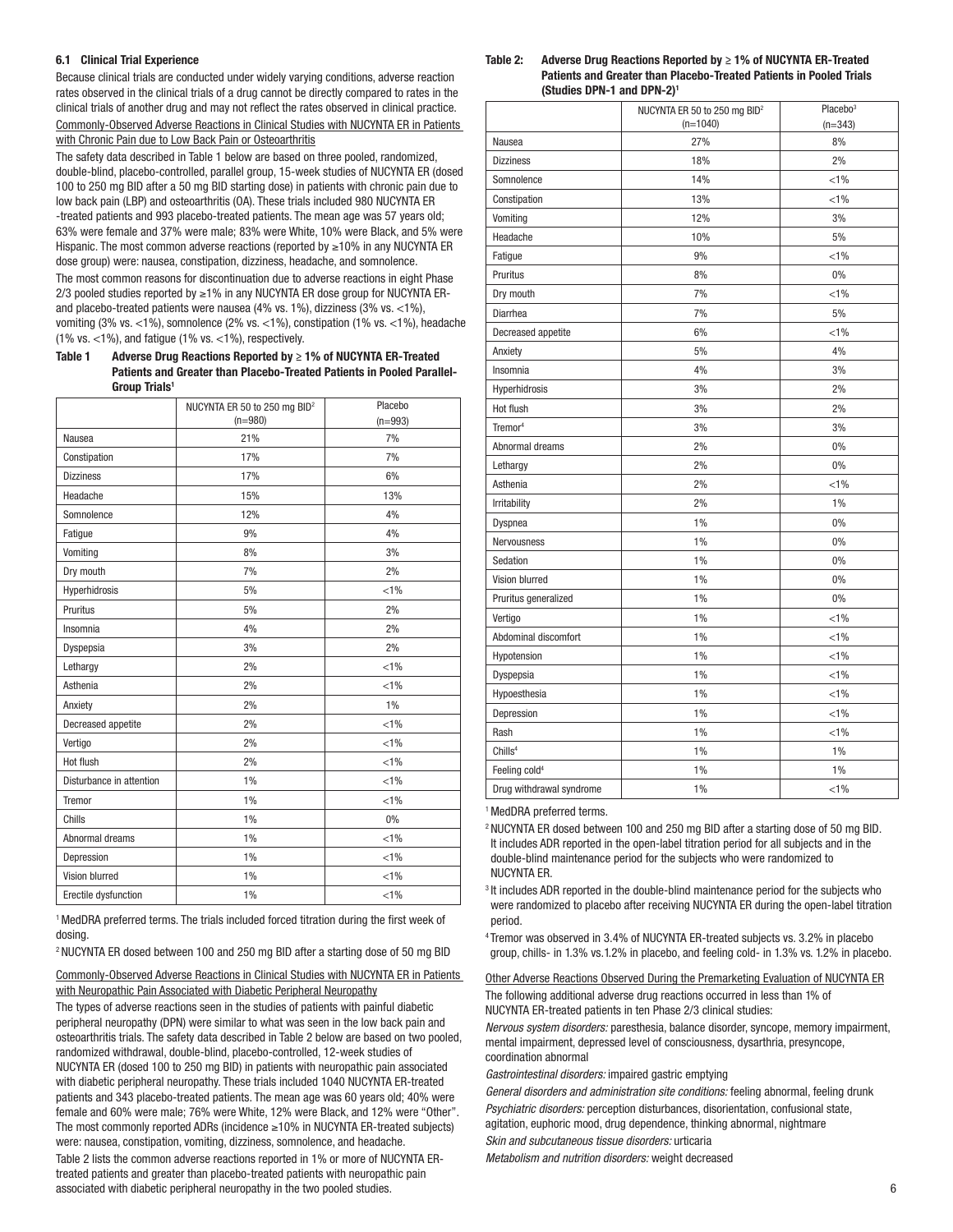*Cardiac disorders:* heart rate increased, palpitations, heart rate decreased, left bundle branch block

*Vascular disorder:* blood pressure decreased

*Respiratory, thoracic and mediastinal disorders:* respiratory depression

*Renal and urinary disorders:* urinary hesitation, pollakiuria

*Reproductive system and breast disorders:* sexual dysfunction

*Eye disorders:* visual disturbance

*Immune system disorders:* drug hypersensitivity

## 6.2 Postmarketing Experience

The following adverse reactions have been identified during post approval use of tapentadol. Because these reactions are reported voluntarily from a population of uncertain size, it is not always possible to reliably estimate their frequency or establish a causal relationship to drug exposure.

Psychiatric disorders: hallucination, suicidal ideation, panic attack

Serotonin syndrome: Cases of serotonin syndrome, a potentially life-threatening condition, have been reported during concomitant use of opioids with serotonergic drugs. Adrenal insufficiency: Cases of adrenal insufficiency have been reported with opioid use, more often following greater than one month of use.

Anaphylaxis: Anaphylaxis has been reported with ingredients contained in NUCYNTA ER. Androgen deficiency: Cases of androgen deficiency have occurred with chronic use of opioids *[see Clinical Pharmacology (12.2)].*

#### 7 DRUG INTERACTIONS

Table 3 includes clinically significant drug interactions with NUCYNTA ER.

Table 3: Clinically Significant Drug Interactions with NUCYNTA ER

| Alcohol                                                            |                                                                                                                                                                                                                                                                                                                                                                                                                                                                                                                              |  |  |  |
|--------------------------------------------------------------------|------------------------------------------------------------------------------------------------------------------------------------------------------------------------------------------------------------------------------------------------------------------------------------------------------------------------------------------------------------------------------------------------------------------------------------------------------------------------------------------------------------------------------|--|--|--|
| Clinical Impact:                                                   | Concomitant use of alcohol with NUCYNTA ER can result in an<br>increase of tapentadol plasma levels and potentially fatal overdose<br>of tapentadol.                                                                                                                                                                                                                                                                                                                                                                         |  |  |  |
| Intervention:                                                      | Instruct patients not to consume alcoholic beverages or use prescription<br>or non-prescription products containing alcohol while on NUCYNTA ER<br>therapy.                                                                                                                                                                                                                                                                                                                                                                  |  |  |  |
| Benzodiazepines and Other Central Nervous System (CNS) Depressants |                                                                                                                                                                                                                                                                                                                                                                                                                                                                                                                              |  |  |  |
| Clinical Impact:                                                   | Due to additive pharmacologic effect, the concomitant use of<br>benzodiazepines or other CNS depressants, including alcohol, can<br>increase the risk of hypotension, respiratory depression, profound<br>sedation, coma, and death.                                                                                                                                                                                                                                                                                         |  |  |  |
| Intervention:                                                      | Reserve concomitant prescribing of these drugs for use in patients<br>for whom alternative treatment options are inadequate. Limit dosages<br>and durations to the minimum required. Follow patients closely for<br>signs of respiratory depression and sedation. If concomitant use<br>is warranted, consider prescribing naloxone for the emergency<br>treatment of opioid overdose [see Dosage and Administration (2.2),<br>Warnings and Precautions (5.1, 5.3, 5.5)].                                                    |  |  |  |
| Examples:                                                          | Benzodiazepines and other sedatives/hypnotics, anxiolytics,<br>tranquilizers, muscle relaxants, general anesthetics, antipsychotics,<br>other opioids, alcohol                                                                                                                                                                                                                                                                                                                                                               |  |  |  |
| <b>Serotonergic Drugs</b>                                          |                                                                                                                                                                                                                                                                                                                                                                                                                                                                                                                              |  |  |  |
| Clinical Impact:                                                   | The concomitant use of opioids with other drugs that affect the<br>serotonergic neurotransmitter system has resulted in serotonin<br>syndrome [see Warnings and Precautions 5.7].                                                                                                                                                                                                                                                                                                                                            |  |  |  |
| Intervention:                                                      | If concomitant use is warranted, carefully observe the patient,<br>particularly during treatment initiation and dose adjustment.<br>Discontinue NUCYNTA ER if serotonin syndrome is suspected.                                                                                                                                                                                                                                                                                                                               |  |  |  |
| Examples:                                                          | Selective serotonin reuptake inhibitors (SSRIs), serotonin and<br>norepinephrine reuptake inhibitors (SNRIs), tricyclic antidepressants<br>(TCAs), triptans, 5-HT3 receptor antagonists, drugs that affect the<br>serotonin neurotransmitter system (e.g., mirtazapine, trazodone,<br>tramadol), certain muscle relaxants (i.e., cyclobenzaprine,<br>metaxalone), monoamine oxidase (MAO) inhibitors (those intended<br>to treat psychiatric disorders and also others, such as linezolid and<br>intravenous methylene blue) |  |  |  |
|                                                                    | <b>Monoamine Oxidase Inhibitors (MAOIs)</b>                                                                                                                                                                                                                                                                                                                                                                                                                                                                                  |  |  |  |
| Clinical Impact:                                                   | MAOI interactions with opioids may manifest as serotonin syndrome<br>or opioid toxicity (e.g., respiratory depression, coma) [see Warnings]<br>and Precautions (5.3)].                                                                                                                                                                                                                                                                                                                                                       |  |  |  |
| Intervention:                                                      | Do not use NUCYNTA ER in patients taking MAOIs or within 14 days of<br>stopping such treatment.                                                                                                                                                                                                                                                                                                                                                                                                                              |  |  |  |
| Examples:                                                          | phenelzine, tranylcypromine, linezolid                                                                                                                                                                                                                                                                                                                                                                                                                                                                                       |  |  |  |
|                                                                    | Mixed Agonist/Antagonist and Partial Agonist Opioid Analgesics                                                                                                                                                                                                                                                                                                                                                                                                                                                               |  |  |  |
| Clinical Impact:                                                   | May reduce the analgesic effect of NUCYNTA ER and/or precipitate<br>withdrawal symptoms.                                                                                                                                                                                                                                                                                                                                                                                                                                     |  |  |  |
| Intervention:                                                      | Avoid concomitant use.                                                                                                                                                                                                                                                                                                                                                                                                                                                                                                       |  |  |  |
| Examples:                                                          | butorphanol, nalbuphine, pentazocine, buprenorphine                                                                                                                                                                                                                                                                                                                                                                                                                                                                          |  |  |  |

| <b>Muscle Relaxants</b>      |                                                                                                                                                                                                                                                                                                                                                                                                                                                                           |  |  |
|------------------------------|---------------------------------------------------------------------------------------------------------------------------------------------------------------------------------------------------------------------------------------------------------------------------------------------------------------------------------------------------------------------------------------------------------------------------------------------------------------------------|--|--|
| Clinical Impact:             | Tapentadol may enhance the neuromuscular blocking action of<br>skeletal muscle relaxants and produce an increased degree of<br>respiratory depression.                                                                                                                                                                                                                                                                                                                    |  |  |
| Intervention <sup>.</sup>    | Monitor patients for signs of respiratory depression that may be<br>greater than otherwise expected and decrease the dosage of<br>NUCYNTA ER and/or the muscle relaxant as necessary. Due to the<br>risk of respiratory depression with concomitant use of skeletal<br>muscle relaxants and opioids, consider prescribing naloxone for<br>the emergency treatment of opioid overdose <i>[see Dosage and</i><br>Administration (2.2), Warnings and Precautions (5.3, 5.5)] |  |  |
| Examples:                    | cyclobenzaprine, metaxalone                                                                                                                                                                                                                                                                                                                                                                                                                                               |  |  |
| <b>Diuretics</b>             |                                                                                                                                                                                                                                                                                                                                                                                                                                                                           |  |  |
| Clinical Impact:             | Opioids can reduce the efficacy of diuretics by inducing the release of<br>antidiuretic hormone                                                                                                                                                                                                                                                                                                                                                                           |  |  |
| Intervention:                | Monitor patients for signs of diminished diuresis and/or effects on<br>blood pressure and increase the dosage of the diuretic as needed.                                                                                                                                                                                                                                                                                                                                  |  |  |
| <b>Anticholinergic Drugs</b> |                                                                                                                                                                                                                                                                                                                                                                                                                                                                           |  |  |
| Clinical Impact:             | The concomitant use of anticholinergic drugs may increase risk<br>of urinary retention and/or severe constipation, which may lead to<br>paralytic ileus.                                                                                                                                                                                                                                                                                                                  |  |  |
| Intervention <sup>.</sup>    | Monitor patients for signs of urinary retention or reduced gastric<br>motility when NUCYNTA ER is used concomitantly with anticholinergic<br>drugs.                                                                                                                                                                                                                                                                                                                       |  |  |

#### 8 USE IN SPECIFIC POPULATIONS

#### 8.1 Pregnancy

#### Risk Summary

Prolonged use of opioid analgesics during pregnancy may cause neonatal opioid withdrawal syndrome *[see Warnings and Precautions (5.4)].* Available data with NUCYNTA ER are insufficient to inform a drug-associated risk for major birth defects and miscarriage. In animal reproduction studies, embryofetal mortality and structural malformations were observed with subcutaneous administration of tapentadol during organogenesis to rabbits and delays in skeletal maturation were observed in rats at exposures equivalent to and less than the maximum recommended human dose (MRHD), respectively. When administered to pregnant rats during organogenesis and through lactation, increased pup mortality was noted following oral tapentadol exposures to doses equivalent to the MRHD *[see Data].* Based on animal data, advise pregnant women of the potential risk to a fetus.

The background risk of major birth defects and miscarriage for the indicated population is unknown. Adverse outcomes in pregnancy can occur regardless of the health of the mother or the use of medications. In the U.S. general population, the estimated background risk of major birth defects and miscarriage in clinically recognized pregnancies is 2-4% and 15-20%, respectively.

#### Clinical Considerations

#### *Fetal/neonatal adverse reactions*

Prolonged use of opioid analgesics during pregnancy for medical or nonmedical purposes can result in physical dependence in the neonate and neonatal opioid withdrawal syndrome shortly after birth. Neonatal opioid withdrawal syndrome presents as irritability, hyperactivity and abnormal sleep pattern, high pitched cry, tremor, vomiting, diarrhea, and failure to gain weight. The onset, duration, and severity of neonatal opioid withdrawal syndrome vary based on the specific opioid used, duration of use, timing and amount of last maternal use, and rate of elimination of the drug by the newborn. Observe newborns for symptoms of neonatal opioid withdrawal syndrome and manage accordingly *[see Warnings and Precautions (5.4)].*

#### *Labor or Delivery*

Opioids cross the placenta and may produce respiratory depression and psychphysiologic effects in neonates. An opioid antagonist, such as naloxone, must be available for reversal of opioid-induced respiratory depression in the neonate. NUCYNTA ER is not recommended for use in pregnant women during and immediately prior to labor, when use of shorter-acting analgesics or other analgesic techniques are more appropriate. Opioid analgesics, including NUCYNTA ER, can prolong labor through actions that temporarily reduce the strength, duration, and frequency of uterine contractions. However this effect is not consistent and may be offset by an increased rate of cervical dilatation, which tends to shorten labor. Monitor neonates exposed to opioid analgesics during labor for signs of excess sedation and respiratory depression.

# Data

## *Animal Data*

Tapentadol HCl was evaluated for teratogenic effects in pregnant rats and rabbits following intravenous and subcutaneous exposure during the period of embryofetal organogenesis. When tapentadol was administered twice daily by the subcutaneous route in rats at dose levels of 10, 20, or 40 mg/kg/day [producing up to 1.36 times the plasma exposure at the maximum recommended human dose (MRHD) of 500 mg/day for NUCYNTA ER based on an area under the time-curve (AUC) comparison], no teratogenic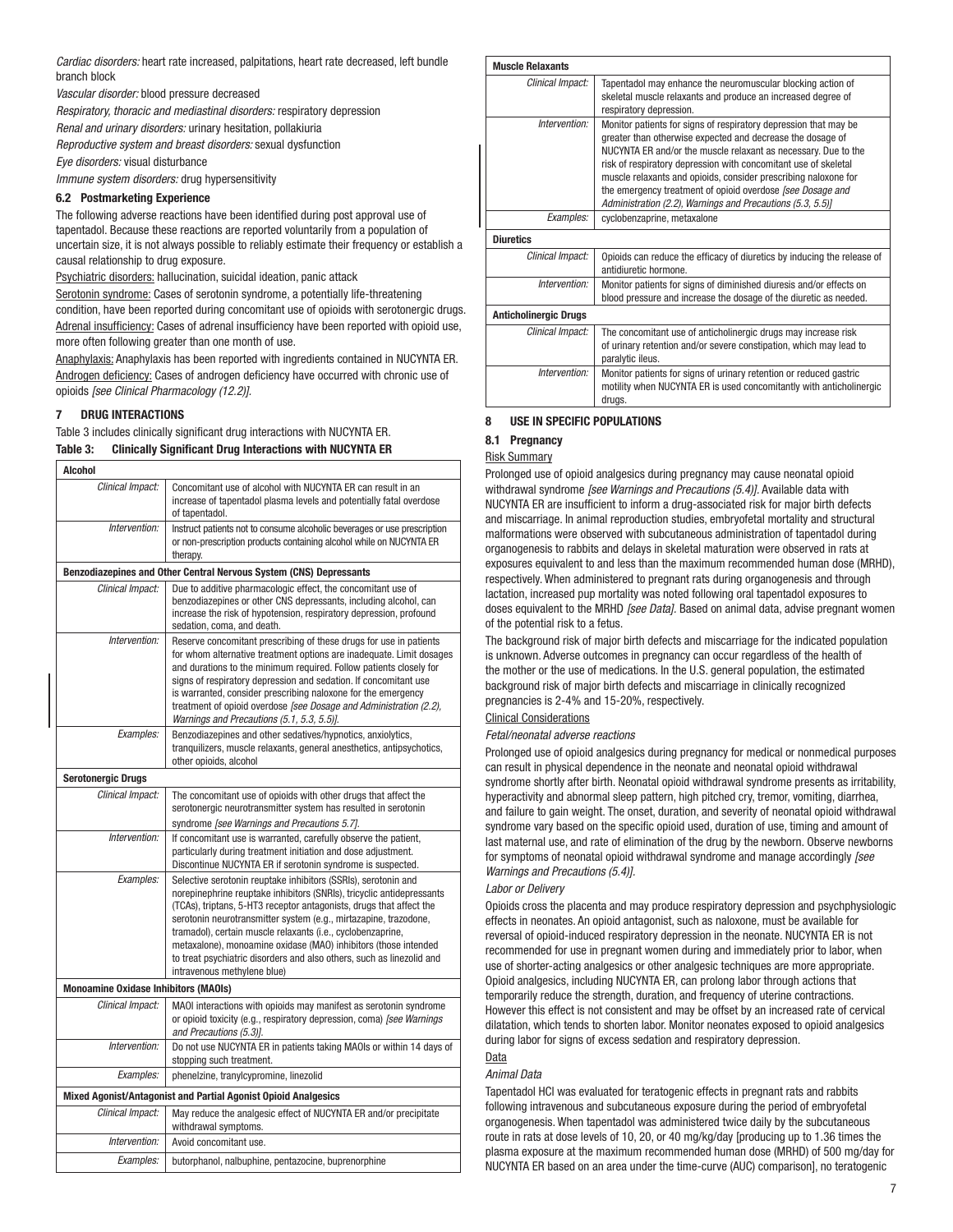effects were observed. Evidence of embryofetal toxicity included transient delays in skeletal maturation (i.e., reduced ossification) at the 40 mg/kg/day dose which was associated with significant maternal toxicity. Administration of tapentadol HCl in rabbits at doses of 4, 10, or 24 mg/kg/day by subcutaneous injection [producing 0.3, 0.8, and 2.5 times the plasma exposure at the MRHD based on an AUC comparison, respectively] revealed embryofetal toxicity at doses ≥10 mg/kg/day. Findings included reduced fetal viability, skeletal delays and other variations. In addition, there were multiple malformations including gastroschisis/thoracogastroschisis, amelia/phocomelia, and cleft palate at doses ≥10 mg/kg/day and above, and ablepharia, encephalopathy, and spina bifida at the high dose of 24 mg/kg/day. Embryofetal toxicity, including malformations, may be secondary to the significant maternal toxicity observed in the study.

In a study of pre- and postnatal development in rats, oral administration of tapentadol at doses of 20, 50, 150, or 300 mg/kg/day to pregnant and lactating rats during the late gestation and early postnatal period [resulting in up to 2.28 times the plasma exposure at the MRHD on an AUC basis] did not influence physical or reflex development, the outcome of neurobehavioral tests or reproductive parameters. At maternal tapentadol doses ≥150 mg/kg/day, a dose-related increase in pup mortality was observed to postnatal Day 4. Treatment-related developmental delay was observed in the dead pups, including incomplete ossification. In addition, significant reductions in pup body weights and body weight gains at doses associated with maternal toxicity (150 mg/kg/day and above) were seen throughout lactation.

#### 8.2 Lactation

#### Risk Summary

There is insufficient/limited information on the excretion of tapentadol in human or animal breast milk. Physicochemical and available pharmacodynamic/toxicological data on tapentadol point to excretion in breast milk and risk to the breastfeeding child cannot be excluded.

Because of the potential for serious adverse reactions including excess sedation and respiratory depression in a breastfed infant, advise patients that breast feeding is not recommended during treatment with NUCYNTA ER.

#### Clinical Considerations

Monitor infants exposed to NUCYNTA ER through breast milk for excess sedation and respiratory depression. Withdrawal symptoms can occur in breastfed infants when maternal administration of an opioid analgesic is stopped, or when breast-feeding is stopped.

#### 8.3 Females and Males of Reproductive Potential **Infertility**

Chronic use of opioids may cause reduced fertility in females and males of reproductive potential. It is not known whether these effects on fertility are reversible *[see Adverse Reactions (6.2)].*

#### 8.4 Pediatric Use

The safety and efficacy of NUCYNTA ER in pediatric patients less than 18 years of age have not been established.

#### 8.5 Geriatric Use

Of the total number of patients in Phase 2/3 double-blind, multiple-dose clinical studies of NUCYNTA ER, 28% (1023/3613) were 65 years and over, while 7% (245/3613) were 75 years and over. No overall differences in effectiveness or tolerability were observed between these patients and younger patients.

Elderly patients (aged 65 or older) may have increased sensitivity to tapentadol. In general, use caution when selecting a dosage for an elderly patient, usually starting at the low end of the dosing range, reflecting the greater frequency of decreased hepatic, renal, or cardiac function and of concomitant disease or other drug therapy *[see Clinical Pharmacology (12.3)].*

Respiratory depression is the chief risk for elderly patients treated with opioids, and has occurred after large initial doses were administered to patients who were not opioid-tolerant or when opioids were co-administered with other agents that depress respiration. Titrate the dosage of NUCYNTA ER slowly in geriatric patients and monitor closely for signs of central nervous system and respiratory depression *[see Warnings and Precautions (5.6)].*

Tapentadol is known to be substantially excreted by the kidney, and the risk of adverse reactions to this drug may be greater in patients with impaired renal function. Because elderly patients are more likely to have decreased renal function, care should be taken in dose selection, and it may be useful to monitor renal function.

#### 8.6 Hepatic Impairment

Use of NUCYNTA ER in patients with severe hepatic impairment (Child-Pugh Score 10-15) is not recommended. In patients with moderate hepatic impairment (Child-Pugh Score 7 to 9), dosage reduction of NUCYNTA ER is recommended *[see Dosage and Administration (2.5)].* No dosage adjustment is recommended in patients with mild hepatic impairment (Child-Pugh Score 5 to 6) *[see Warnings and Precautions (5.15), Clinical Pharmacology (12.3)].*

#### 8.7 Renal Impairment

Use of NUCYNTA ER in patients with severe renal impairment (creatinine clearance less than 30 mL/minute) is not recommended. No dosage adjustment is recommended in patients with mild or moderate renal impairment (creatinine clearance 30-90 mL/minute) *[see Warnings and Precautions (5.15), Clinical Pharmacology (12.3)].*

## 9 DRUG ABUSE AND DEPENDENCE

#### 9.1 Controlled Substance

NUCYNTA ER contains tapentadol, a Schedule II controlled substance.

#### 9.2 Abuse

NUCYNTA ER contains tapentadol, a substance with a high potential for abuse similar to other opioids including fentanyl, hydrocodone, hydromorphone, methadone, morphine, oxycodone, and oxymorphone. NUCYNTA ER can be abused and is subject to misuse, addiction, and criminal diversion *[see Warnings and Precautions (5.3)]*.

The high drug content in extended-release formulations adds to the risk of adverse outcomes from abuse and misuse.

All patients treated with opioids require careful monitoring for signs of abuse and addiction, because use of opioid analgesic products carries the risk of addiction even under appropriate medical use.

Prescription drug abuse is the intentional non-therapeutic use of a prescription drug, even once, for its rewarding psychological or physiological effects.

Drug addiction is a cluster of behavioral, cognitive, and physiological phenomena that develop after repeated substance use and includes: a strong desire to take the drug, difficulties in controlling its use, persisting in its use despite harmful consequences, a higher priority given to drug use than to other activities and obligations, increased tolerance, and sometimes a physical withdrawal.

"Drug-seeking" behavior is very common in persons with substance use disorders. Drugseeking tactics include emergency calls or visits near the end of office hours, refusal to undergo appropriate examination, testing, or referral, repeated "loss" of prescriptions, tampering with prescriptions, and reluctance to provide prior medical records or contact information for other treating healthcare provider(s). "Doctor shopping" (visiting multiple prescribers to obtain additional prescriptions) is common among drug abusers, and people suffering from untreated addiction. Preoccupation with achieving adequate pain relief can be appropriate behavior in a patient with poor pain control.

Abuse and addiction are separate and distinct from physical dependence and tolerance. Healthcare providers should be aware that addiction may not be accompanied by concurrent tolerance and symptoms of physical dependence in all addicts. In addition, abuse of opioids can occur in the absence of true addiction.

NUCYNTA ER, like other opioids, can be diverted for non-medical use into illicit channels of distribution. Careful record-keeping of prescribing information, including quantity, frequency, and renewal requests, as required by state and federal law, is strongly advised.

Proper assessment of the patient, proper prescribing practices, periodic re-evaluation of therapy, and proper dispensing and storage are appropriate measures that help to limit abuse of opioid drugs.

#### Risks Specific to Abuse of NUCYNTA ER

NUCYNTA ER is for oral use only. Abuse of NUCYNTA ER poses a risk of overdose and death. The risk is increased with concurrent use of NUCYNTA ER with alcohol and other central nervous system depressants. With intravenous abuse the inactive ingredients in NUCYNTA ER can result in local tissue necrosis, infection, pulmonary granulomas, embolism and death, and increased risk of endocarditis and valvular heart injury.

With intravenous abuse the inactive ingredients in NUCYNTA ER can result in local tissue necrosis, infection, pulmonary granulomas, embolism and death, and increased risk of endocarditis and valvular heart injury. Parenteral drug abuse is commonly associated with transmission of infectious diseases such as hepatitis and HIV.

#### 9.3 Dependence

Both tolerance and physical dependence can develop during chronic opioid therapy. Tolerance is the need for increasing doses of opioids to maintain a defined effect such as analgesia (in the absence of disease progression or other external factors). Tolerance may occur to both the desired and undesired effects of drugs, and may develop at different rates for different effects.

Physical dependence is a physiological state in which the body adapts to the drug after a period of regular exposure, resulting in withdrawal symptoms after abrupt discontinuation or a significant dosage reduction of a drug. Withdrawal also may be precipitated through the administration of drugs with opioid antagonist activity, (e.g., naloxone, nalmefene), mixed agonist/antagonist analgesics (e.g., pentazocine, butorphanol, nalbuphine), or partial agonists (e.g., buprenorphine). Physical dependence may not occur to a clinically significant degree until after several days to weeks of continued opioid usage.

Do not abruptly discontinue NUCYNTA ER in a patient physically dependent on opioids. Rapid tapering of NUCYNTA ER in a patient physically dependent on opioids may lead to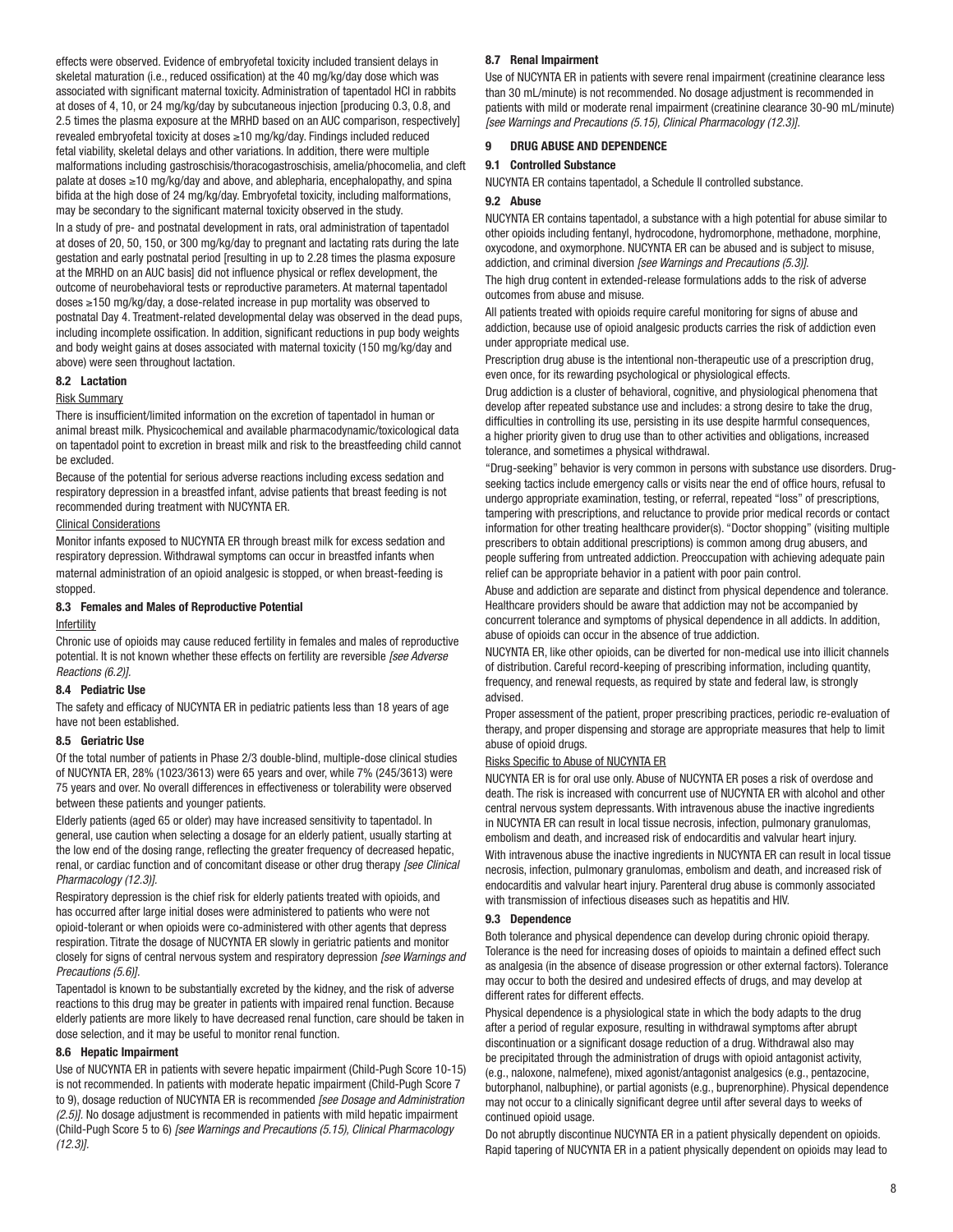serious withdrawal symptoms, uncontrolled pain, and suicide. Rapid discontinuation has also been associated with attempts to find other sources of opioid analgesics, which may be confused with drug-seeking for abuse.

When discontinuing NUCYNTA ER, gradually taper the dosage using a patient specific plan that considers the following: the dose of NUCYNTA ER the patient has been taking, the duration of treatment, and the physical and psychological attributes of the patient. To improve the likelihood of a successful taper and minimize withdrawal symptoms, it is important that the opioid tapering schedule is agreed upon by the patient. In patients taking opioids for a long duration at high doses, ensure that a multimodal approach to pain management, including mental health support (if needed), is in place prior to initiating an opioid analgesic taper *[see Dosage and Administration (2.6), Warnings and Precautions (5.13)].*

Infants born to mothers physically dependent on opioids will also be physically dependent and may exhibit respiratory difficulties and withdrawal symptoms [*see Use in Specific Populations (8.1)].*

#### 10 OVERDOSAGE

#### Clinical Presentation

Acute overdosage with NUCYNTA ER can be manifested by respiratory depression, somnolence progressing to stupor or coma, skeletal muscle flaccidity, cold and clammy skin, constricted pupils, and, in some cases pulmonary edema, bradycardia, hypotension, partial or complete airway obstruction, atypical snoring and death. Marked mydriasis rather than miosis may be seen with hypoxia in overdose situations *[see Clinical Pharmacology (12.2)].*

## Treatment of Overdose

In case of overdose, priorities are the reestablishment of a patent and protected airway and institution of assisted or controlled ventilation, if needed. Employ other supportive measures (including oxygen, vasopressors) in the management of circulatory shock and pulmonary edema as indicated. Cardiac arrest or arrhythmias will require advanced life support techniques.

Opioid antagonists, such as naloxone, are specific antidotes to respiratory depression resulting from opioid overdose. For clinically significant respiratory or circulatory depression secondary to opioid overdose, administer an opioid antagonist.

Because the duration of reversal would be expected to be less than the duration of action of tapentadol in NUCYNTA ER, carefully monitor the patient until spontaneous respiration is reliably reestablished.

NUCYNTA ER will continue to release tapentadol and add to the tapentadol load for 24 to 48 hours or longer following ingestion, necessitating prolonged monitoring. If the response to an opioid antagonist is suboptimal or only brief in nature, additional antagonist should be given as directed in the product's prescribing information.

In an individual physically dependent on opioids, administration of the recommended usual dosage of the antagonist will precipitate an acute withdrawal syndrome. The severity of the withdrawal symptoms experienced will depend on the degree of physical dependence and the dose of the antagonist administered. If a decision is made to treat serious respiratory depression in the physically dependent patient, administration of the antagonist should be initiated with care and by titration with smaller than usual doses of the antagonist.

#### 11 DESCRIPTION

NUCYNTA ER (tapentadol) is an opioid agonist, supplied in extended-release film-coated tablets for oral administration, containing 58.24, 116.48, 174.72, 232.96, and 291.20 mg of tapentadol hydrochloride in each tablet strength, corresponding to 50, 100, 150, 200, and 250 mg of tapentadol free-base, respectively. The chemical name is 3-[(1*R*,2*R*)- 3-(dimethylamino)-1-ethyl-2-methylpropyl]phenol monohydrochloride. The structural formula is:



The molecular weight of tapentadol HCl is 257.80, and the molecular formula is  $C_{14}H_{23}NO$ •HCl. The n-octanol: water partition coefficient log P value is 2.89. The pKa values are 9.36 and 10.45. In addition to the active ingredient tapentadol HCl, tablets also contain the following inactive ingredients: alpha-tocopherol (vitamin E), hypromellose, polyethylene glycol, and polyethylene oxide. The film coating is comprised of polyvinyl alcohol, polyethylene glycol, talc, titanium dioxide, and the colorant FD&C Blue #2 aluminum lake is used for 100, 150, 200, and 250 mg strengths; and additionally, yellow iron oxide is used in 150 mg tablets.

Printing inks contain shellac glaze and propylene glycol for all strengths, and black iron oxide (50, 100, 150 and 200 mg tablets) or titanium dioxide (250 mg tablets).

#### 12 CLINICAL PHARMACOLOGY

#### 12.1 Mechanism of Action

Tapentadol is a centrally-acting synthetic analgesic. The exact mechanism of action is unknown. Although the clinical relevance is unclear, preclinical studies have shown that tapentadol is a mu-opioid receptor (MOR) agonist and a norepinephrine reuptake inhibitor (NRI). Analgesia in animal models is derived from both of these properties.

### 12.2 Pharmacodynamics

#### Effects on the Central Nervous System (CNS)

Tapentadol produces respiratory depression, by direct action on the brainstem respiratory centers. The respiratory depression involves a reduction in the responsiveness of the brain stem respiratory centers to both increases in carbon dioxide tension and electrical stimulation.

Tapentadol causes miosis, even in total darkness. Pinpoint pupils are a sign of opioid overdose but are not pathognomonic (e.g., pontine lesions of hemorrhagic or ischemic origin may produce similar findings). Marked mydriasis rather than miosis may be seen with hypoxia in overdose situations.

#### Effects on the Gastrointestinal Tract and on Other Smooth Muscle

Tapentadol causes a reduction in motility and is associated with an increase in tone in the antrum of the stomach and duodenum. Digestion of food in the small intestine is delayed and propulsive contractions are decreased. Propulsive peristaltic waves in the colon are decreased, while tone is increased to the point of spasm, resulting in constipation. Other opioid induced effects may include a reduction in biliary and pancreatic secretions, spasm of the sphincter of Oddi, and transient elevations in serum amylase.

#### **Effects on the Cardiovascular System**

There was no effect of therapeutic and supratherapeutic doses of tapentadol on the QT interval. In a randomized, double-blind, placebo- and positive-controlled crossover study, healthy subjects were administered five consecutive immediate-release formulation doses of tapentadol 100 mg every 6 hours, tapentadol 150 mg every 6 hours, placebo and a single oral dose of moxifloxacin. Similarly, the immediate-release formulation tapentadol had no relevant effect on other ECG parameters (heart rate, PR interval, QRS duration, T-wave or U-wave morphology).

Tapentadol produces peripheral vasodilation which may result in orthostatic hypotension or syncope. Manifestations of histamine release and/or peripheral vasodilation may include pruritus, flushing, red eyes, sweating, and/or orthostatic hypotension. Effects on the Endocrine System

Opioids inhibit the secretion of adrenocorticortropic hormone (ACTH), cortisol, and luteinizing hormone (LH) in humans *[see Adverse Reactions (6.2)].* They also stimulate prolactin, growth hormone (GH) secretion, and pancreatic secretion of insulin and glucagon.

Chronic use of opioids may influence the hypothalamic-pituitary-gonadal axis, leading to androgen deficiency that may manifest as low libido, impotence, erectile dysfunction, amenorrhea, or infertility. The causal role of opioids in the clinical syndrome of hypogonadism is unknown because the various medical, physical, lifestyle, and psychological stressors that may influence gonadal hormone levels have not been adequately controlled for in studies conducted to date *[see Adverse Reactions (6.2)].*

## Effects on the Immune System

Opioids have been shown to have a variety of effects on components of the immune system in *in vitro* and animal models. The clinical significance of these findings is unknown. Overall, the effects of opioids appear to be modestly immunosuppressive. Concentration-Efficacy Relationships

The minimum effective plasma concentration will vary widely among patients, especially among patients who have been previously treated with potent agonist opioids. The minimum effective analgesic concentration of tapentadol for any individual patient may increase over time due to an increase in pain, development of a new pain syndrome,

and/or potential development of analgesic tolerance *[see Dosage and Administration (2.1, 2.4)].*

#### Concentration-Adverse Experience Relationships

There is a relationship between increasing tapentadol plasma concentration and increasing frequency of dose-related adverse reactions such as nausea, vomiting, CNS effects, and respiratory depression. In opioid-tolerant patients, the situation may be altered by the development of tolerance to opioid-related adverse reactions *[see Dosage and Administration (2.1, 2.3, 2.4)].*

#### 12.3 Pharmacokinetics

#### **Absorption**

The mean absolute bioavailability after single-dose administration (fasting) of NUCYNTA ER is approximately 32% due to extensive first-pass metabolism. Maximum serum concentrations of tapentadol are observed between 3 and 6 hours after administration of NUCYNTA ER. Dose proportional increases for AUC have been observed after administration of NUCYNTA ER over the therapeutic dose range.

Steady-state exposure of tapentadol is attained after the third dose (i.e., 24 hours after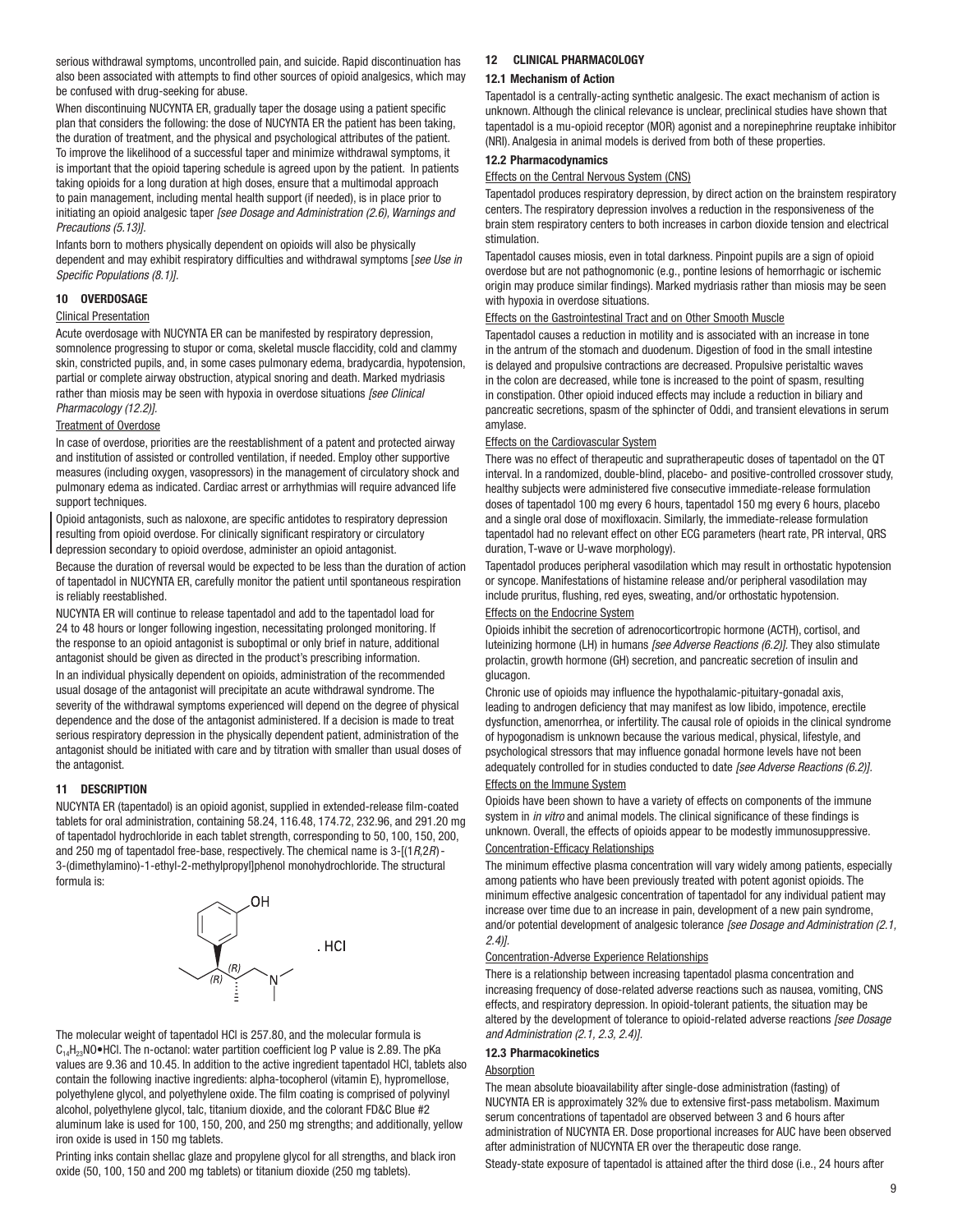first twice daily multiple dose administration). Following dosing with 250 mg every 12 hours, minimal accumulation was observed.

### *Food Effect*

The AUC and  $C_{\text{max}}$  increased by 6% and 17%, respectively, when NUCYNTA ER tablet was administered after a high-fat, high-calorie breakfast. NUCYNTA ER may be given with or without food.

### **Distribution**

Tapentadol is widely distributed throughout the body. Following intravenous administration, the volume of distribution (Vz) for tapentadol is  $540 +/-98$  L. The plasma protein binding is low and amounts to approximately 20%.

## **Elimination**

*Metabolism*

In humans, about 97% of the parent compound is metabolized. Tapentadol is mainly metabolized via Phase 2 pathways, and only a small amount is metabolized by Phase 1 oxidative pathways. The major pathway of tapentadol metabolism is conjugation with glucuronic acid to produce glucuronides. After oral administration approximately 70% (55% O-glucuronide and 15% sulfate of tapentadol) of the dose is excreted in urine in the conjugated form. A total of 3% of drug was excreted in urine as unchanged drug. Tapentadol is additionally metabolized to N-desmethyl tapentadol (13%) by CYP2C9 and CYP2C19 and to hydroxy tapentadol (2%) by CYP2D6, which are further metabolized by conjugation. Therefore, drug metabolism mediated by cytochrome P450 system is of less importance than phase 2 conjugation.

None of the metabolites contribute to the analgesic activity.

#### *Excretion*

Tapentadol and its metabolites are excreted almost exclusively (99%) via the kidneys. The terminal half-life is on average 5 hours after oral administration. The total clearance of tapentadol is 1603 +/-227 mL/min.

#### Specific Populations

#### *Age: Geriatric Population*

The mean exposure (AUC) to tapentadol was similar in elderly subjects compared to young adults, with a 16% lower mean  $C_{\text{max}}$  observed in the elderly subject group compared to young adult subjects.

#### *Hepatic Impairment*

Administration of tapentadol resulted in higher exposures and serum levels to tapentadol in subjects with impaired hepatic function compared to subjects with normal hepatic function. The ratio of tapentadol pharmacokinetic parameters for the mild hepatic impairment group (Child-Pugh Score 5 to 6) and moderate hepatic impairment group (Child-Pugh Score 7 to 9) in comparison to the normal hepatic function group were 1.7 and 4.2, respectively, for AUC; 1.4 and 2.5, respectively, for  $C_{\text{max}}$ ; and 1.2 and 1.4, respectively, for  $t_{1/2}$ . The rate of formation of tapentadol-O-glucuronide was lower in subjects with increased liver impairment.

#### *Renal Impairment*

AUC and  $C_{\text{max}}$  of tapentadol were comparable in subjects with varying degrees of renal function (from normal to severely impaired). In contrast, increasing exposure (AUC) to tapentadol-O-glucuronide was observed with increasing degree of renal impairment. In subjects with mild (CLCR= 50 to <80 mL/min), moderate (CLCR= 30 to <50 mL/min), and severe (CLCR= <30 mL/min) renal impairment, the AUC of tapentadol-O-glucuronide was 1.5-, 2.5-, and 5.5-fold higher compared with normal renal function, respectively. Drug Interaction Studies

Tapentadol is mainly metabolized by Phase 2 glucuronidation, a high capacity/low affinity system; therefore, clinically relevant interactions caused by Phase 2 metabolism are unlikely to occur. Naproxen and probenecid increased the AUC of tapentadol by 17% and 57%, respectively. These changes are not considered clinically relevant and no change in dose is required.

No changes in the pharmacokinetic parameters of tapentadol were observed when acetaminophen and acetylsalicylic acid were given concomitantly.

*In vitro* studies did not reveal any potential of tapentadol to either inhibit or induce cytochrome P450 enzymes. Only a minor amount of tapentadol is metabolized via the oxidative pathway. Thus, clinically relevant interactions mediated by the cytochrome P450 system are unlikely to occur.

The pharmacokinetics of tapentadol were not affected when gastric pH or gastrointestinal motility were increased by omeprazole and metoclopramide, respectively.

Plasma protein binding of tapentadol is low (approximately 20%). Therefore, the likelihood of pharmacokinetic drug-drug interactions by displacement from the protein binding site is low.

## *Alcohol*

NUCYNTA ER may be expected to have additive effects when used in conjunction with alcohol, other opioids, or illicit drugs that cause central nervous system depression, because respiratory depression, hypotension, hypertension, and profound sedation, coma or death may result *[see Warnings and Precautions (5.5)].*

An *in vivo* study examined the effect of alcohol (240 mL of 40%) on the bioavailability of

a single dose of 100 mg and 250 mg of NUCYNTA ER tablet in healthy, fasted volunteers. After co-administration of a 100 mg NUCYNTA ER tablet and alcohol, the mean  $C_{\text{max}}$  value increased by 48% compared to control with a range of 0.99-fold to 4.38-fold. The mean tapentadol AUC<sub>last</sub> and AUC<sub>inf</sub> were increased by 17%; the  $T_{max}$  and  $t_{\kappa}$  were unchanged. After co-administration of a 250 mg NUCYNTA ER tablet and alcohol, the mean  $C_{\text{max}}$  value increased by 28% compared to control with a range of 0.90-fold to 2.67-fold. The mean tapentadol AUC<sub>last</sub> and AUC<sub>inf</sub> were increased by 16%; the T<sub>max</sub> and  $t_{\frac{1}{2}}$  were unchanged.

### 13 NONCLINICAL TOXICOLOGY

#### 13.1 Carcinogenesis, Mutagenesis, Impairment of Fertility Carcinogenesis

In mice, tapentadol HCl was administered by oral gavage at dosages of 50, 100 and 200 mg/kg/day for 2 years (up to 0.34 times in the male mice and 0.25 times in the female mice the plasma exposure at the maximum recommended human dose [MRHD] for NUCYNTA ER on an area under the time-curve [AUC] basis). No increase in tumor incidence was observed at any dose level.

In rats, tapentadol HCl was administered in diet at dosages of 10, 50, 125 and 250 mg/ kg/day for two years (up to 0.20 times in the male rats and 0.75 times in the female rats the plasma exposure at the MRHD on an AUC basis). No increase in tumor incidence was observed at any dose level.

### **Mutagenesis**

Tapentadol did not induce gene mutations in bacteria, but was clastogenic with metabolic activation in a chromosomal aberration test in V79 cells. The test was repeated and was negative in the presence and absence of metabolic activation. The one positive result for tapentadol was not confirmed *in vivo* in rats, using the two endpoints of chromosomal aberration and unscheduled DNA synthesis, when tested up to the maximum tolerated dose.

#### Impairment of Fertility

Tapentadol HCl was administered intravenously to male or female rats at dosages of 3, 6, or 12 mg/kg/day (representing exposures of up to approximately 0.56 times in the male rats and 0.50 times in the female rats the exposure at the MRHD on an AUC basis, based on extrapolation from toxicokinetic analyses in a separate 4-week intravenous study in rats). Tapentadol did not alter fertility at any dose level. Maternal toxicity and adverse effects on embryonic development, including decreased number of implantations, decreased numbers of live conceptuses, and increased pre- and post-implantation losses occurred at dosages ≥6 mg/kg/day.

#### 13.2 Animal Toxicology and/or Pharmacology

In toxicological studies with tapentadol, the most common systemic effects of tapentadol were related to the mu-opioid receptor agonist and norepinephrine reuptake inhibition pharmacodynamic properties of the compound. Transient, dose-dependent and predominantly CNS-related findings were observed, including impaired respiratory function and convulsions, the latter occurring in the dog at plasma levels  $(C_{\text{max}})$ , which are in the range associated with the maximum recommended human dose (MRHD).

#### 14 CLINICAL STUDIES

### 14.1 Clinical Trials Summary

The efficacy of NUCYNTA ER was studied in five studies in patients with chronic pain and DPN. Efficacy was demonstrated in one randomized, double-blind, placebo- and activecontrolled study in patients with chronic low back pain (LBP), and two randomized, double-blind, placebo-controlled studies in patients with pain related to diabetic peripheral neuropathy (DPN-1 and DPN-2).

#### 14.2 Moderate to Severe Chronic Low Back Pain

In the LBP study, patients 18 years of age or older with chronic low back pain and a baseline pain score of ≥5 on an 11-point numerical rating scale (NRS), ranging from 0 to 10 were enrolled and randomized to 1 of 3 treatments: NUCYNTA ER, active-control (an extended-release Schedule II opioid analgesic), or placebo.

Patients randomized to NUCYNTA ER initiated therapy with a dose of 50 mg twice daily for three days. After three days, the dose was increased to 100 mg twice daily. Subsequent titration was allowed over a 3-week titration period to a dose up to 250 mg twice daily, followed by a 12-week maintenance period. There were 981 patients randomized. The mean age of the study population was 50 (range 18 to 89) years; the mean baseline pain intensity score was 8 (SD 1). Approximately half of the patients were opioid-naïve (had not taken opioids during the three months prior to the screening visit). The number of patients completing the study was 51% in the placebo group, 54% in the NUCYNTA ER group and 43% in the active-control group. Lack of efficacy was the most common reason for discontinuation among placebo-treated patients (21%), whereas adverse events were the most common reason for discontinuation among the active treatment groups (17% and 32% for NUCYNTA ER and active-control, respectively). After 15 weeks of treatment, patients taking NUCYNTA ER had a significantly greater pain reduction compared to placebo. The proportion of patients with various degrees of

improvement is shown in Figure 1. The figure is cumulative, such that patients, whose change from baseline is, for example 50%, are also included at every level of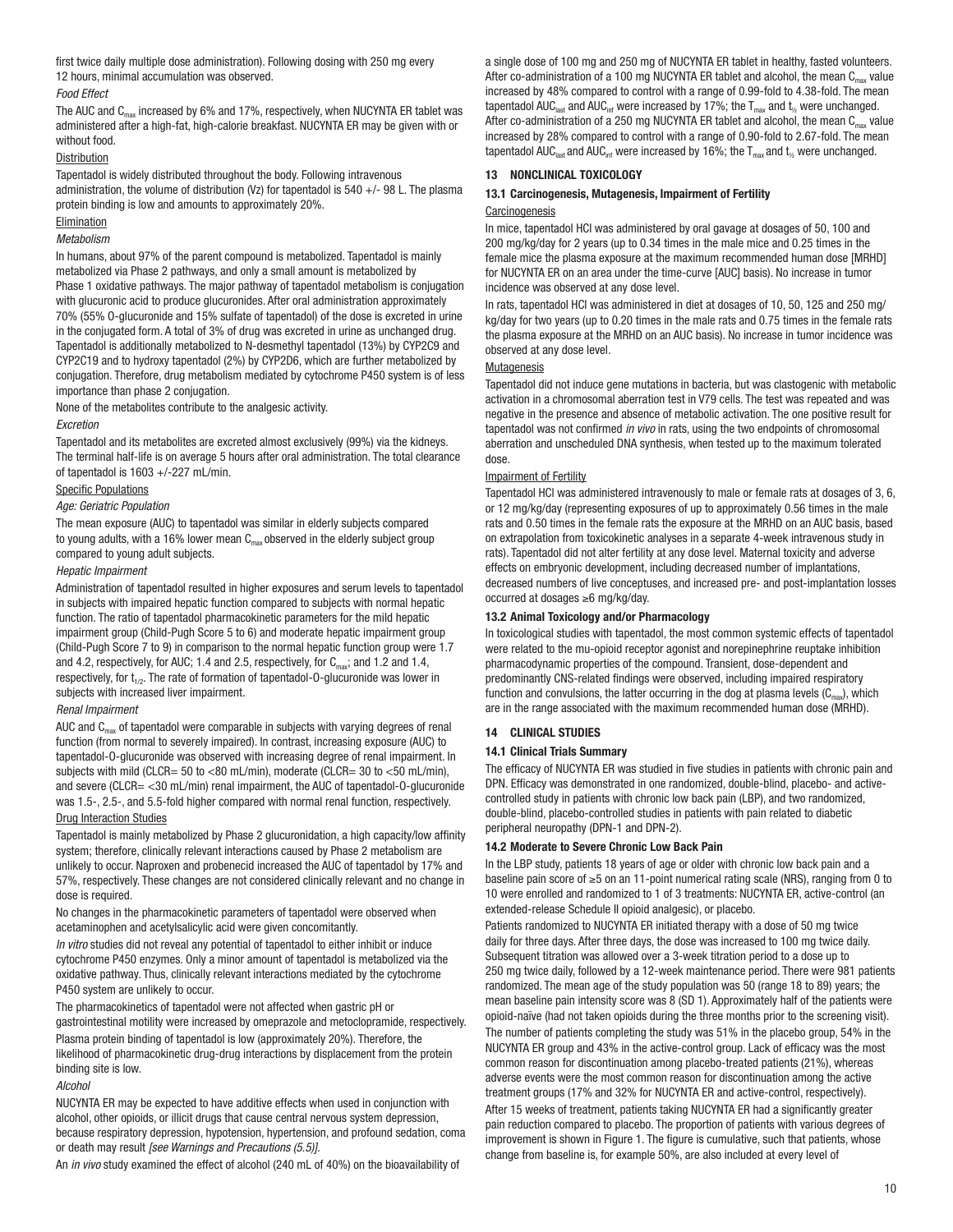improvement below 50%. Patients who did not complete the study were assigned 0% improvement.





1 The last week of Study LBP was Week 15.

#### 14.3 Neuropathic Pain Associated with Diabetic Peripheral Neuropathy

In the two DPN studies, patients 18 years of age or older with pain due to diabetic peripheral neuropathy and a pain score of ≥5 on an 11-point numerical rating scale (NRS) ranging from 0 (no pain) to 10 (worst possible pain) were enrolled. Following an open-label treatment period in which NUCYNTA ER was administered to all patients for three weeks and titrated to an individually stable dose, patients who had tolerated the drug and demonstrated at least a 1-point improvement in pain intensity on the NRS at the end of the open-label titration period were randomized to either continue the NUCYNTA ER dose (100 mg to 250 mg twice a day) reached during the open-label titration period, or receive placebo for 12 weeks of maintenance treatment. During the first 4 days of the double-blind maintenance period patients were permitted to take tapentadol ER 25 mg up to two times a day as additional medication. After the first 4 days, patients were allowed to take tapentadol ER 25 mg once daily as needed for pain, in addition to the patient's assigned study drug. Patients recorded their pain in a diary twice daily.

Study DPN-1: A total of 591 patients entered open-label treatment and 389 patients met the criteria for randomization into the double-blind treatment period. The mean age of the randomized population was 60 (range 29 to 87) years; approximately two-thirds of the patients were opioid-naïve (had not taken opioids during the three months prior to the screening visit).

During the titration period, 34% of patients discontinued open-label NUCYNTA ER. The most common reasons for discontinuation in the double-blind treatment period were lack of efficacy in the placebo group (14%) and adverse events in the NUCYNTA ER group (15%).

After 12 weeks of treatment, NUCYNTA ER provided a significantly greater reduction in pain intensity from baseline to the end of the 12-week double-blind period compared to placebo. Figure 2 displays the proportion of randomized patients achieving various degrees of improvement in pain intensity from the start of the open-label titration period to the last week of the randomized withdrawal period. The figure is cumulative, such that patients, whose change from baseline is, for example 50%, are also included at every level of improvement below 50%. Patients who did not complete the study were assigned 0% improvement.

#### Figure 2: Percentage of Patients Achieving Various Levels of Improvement in Pain Intensity - DPN-1



Study DPN-2: A total of 459 patients entered open-label treatment and 320 patients met the criteria for randomization into the double-blind treatment period. The mean age of the randomized population was 59 (range 28 to 83) years; approximately two-thirds of the patients were opioid-naïve (had not taken opioids during the three months prior to the screening visit).

During the titration period, 22% of patients discontinued open-label NUCYNTA ER and 6% of patients were not subsequently randomized because they failed to have at least 1-point improvement in pain intensity. The most common reason for discontinuation in the double-blind treatment period was adverse events in both the placebo group (9%) and the NUCYNTA ER group (14%).

After 12 weeks of treatment, NUCYNTA ER provided a significantly greater reduction in pain intensity from baseline to the end of the 12-week double-blind period compared to placebo. Figure 3 displays the proportion of randomized patients achieving various degrees of improvement in pain intensity from the start of the open-label titration period to the last week of the randomized withdrawal period. The figure is cumulative, such that patients, whose change from baseline is, for example 50%, are also included at every level of improvement below 50%. Patients who did not complete the study were assigned 0% improvement.

#### Figure 3: Percentage of Patients Achieving Various Levels of Improvement in Pain Intensity-DPN-2



#### 16 HOW SUPPLIED/STORAGE AND HANDLING

NUCYNTA ER tablets are available in the following strengths and packages: 50 mg extended-release tablets are white oblong-shaped with a black print "OMJ 50" on one side and are available in bottles of 60 with child-resistant closure (NDC 24510-058- 60) and unit dose blister packs of 100 (10 blister strips of 10 tablets each), for hospital use only (NDC 24510-058-01).

100 mg extended-release tablets are light-blue oblong-shaped with a black print "OMJ 100" on one side and are available in bottles of 60 with child-resistant closure (NDC 24510-116-60) and unit dose blister packs of 100 (10 blister strips of 10 tablets each), for hospital use only (NDC 24510-116-01).

150 mg extended-release tablets are blue-green oblong-shaped with a black print "OMJ 150" on one side and are available in bottles of 60 with child-resistant closure (NDC 24510-174-60) and unit dose blister packs of 100 (10 blister strips of 10 tablets each), for hospital use only (NDC 24510-174-01).

200 mg extended-release tablets are blue oblong-shaped with a depression in the middle running lengthwise on each side and with a black print "OMJ 200" on one side, and are available in bottles of 60 with child-resistant closure (NDC 24510-232-60) and unit dose blister packs of 100 (10 blister strips of 10 tablets each), for hospital use only (NDC 24510-232-01).

250 mg extended-release tablets are dark blue oblong-shaped with a depression in the middle running lengthwise on each side and with a white print "OMJ 250" on one side, and are available in bottles of 60 with child-resistant closure (NDC 24510-291-60) and unit dose blister packs of 100 (10 blister strips of 10 tablets each), for hospital use only (NDC 24510-291-01).

#### Storage and Handling

Store at 20°C-25°C (68°F-77°F); excursions permitted to 15° C-30°C (59° F-86°F) [see USP Controlled Room Temperature].

Protect from moisture.

Store NUCYNTA ER securely and dispose of properly *[see Patient Counseling Information (17)].*

#### 17 PATIENT COUNSELING INFORMATION

Advise the patient to read the FDA-approved patient labeling (Medication Guide). Storage and Disposal

Because of the risks associated with accidental ingestion, misuse, and abuse, advise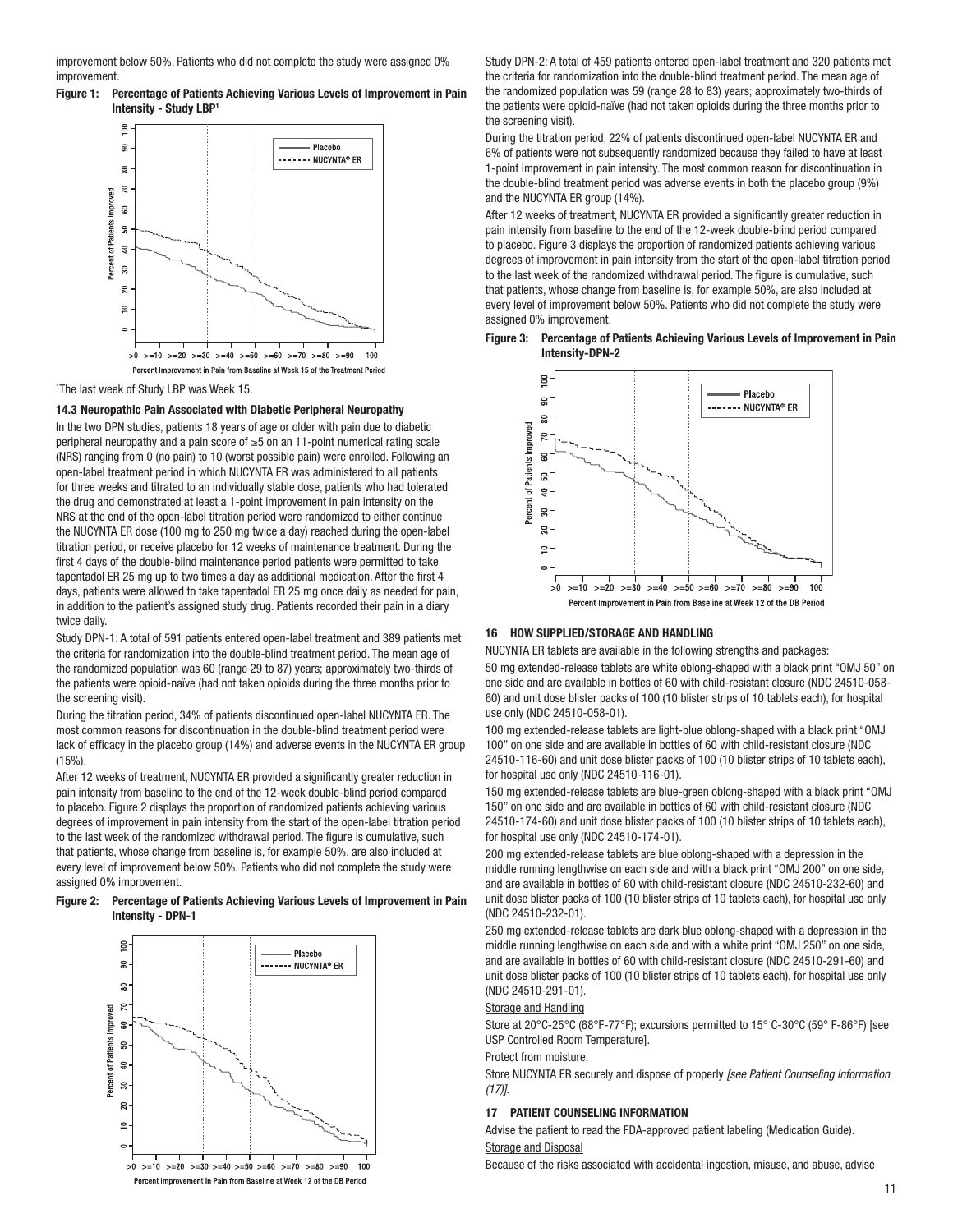patients to store NUCYNTA ER securely, out of sight and reach of children, and in a location not accessible by others, including visitors to the home *[see Warnings and Precautions (5.1, 5.3), Drug Abuse and Dependence (9.2)].* Inform patients that leaving NUCYNTA ER unsecured can pose a deadly risk to others in the home.

Advise patients and caregivers that when medicines are no longer needed, they should be disposed of promptly. Expired, unwanted, or unused NUCYNTA ER Tablets should be disposed of by flushing the unused medication down the toilet if a drug take-back option is not readily available. Inform patients that they can visit www.fda.gov/drugdisposal for a complete list of medicines recommended for disposal by flushing, as well as additional information on disposal of unused medicines.

## Addiction, Abuse, and Misuse

Inform patients that the use of NUCYNTA ER, even when taken as recommended, can result in addiction, abuse, and misuse, which can lead to overdose or death *[see Warnings and Precautions (5.1)].* Instruct patients not to share NUCYNTA ER with others and to take steps to protect NUCYNTA ER from theft or misuse.

#### Life-threatening Respiratory Depression

Inform patients of the risk of life-threatening respiratory depression, including information that the risk is greatest when starting NUCYNTA ER or when the dosage is increased, and that it can occur even at recommended dosages

Educate patients and caregivers on how to recognize respiratory depression and emphasize the importance of calling 911 or getting emergency medical help right away in the event of a known or suspected overdose *[see Warnings and Precautions (5.3)].* Patient Access to Naloxone for the Emergency Treatment of Opioid Overdose

Discuss with the patient and caregiver the availability of naloxone for the emergency treatment of opioid overdose, both when initiating and renewing treatment with NUCYNTA ER. Inform patients and caregivers about the various ways to obtain naloxone as permitted by individual state naloxone dispensing and prescribing requirements or guidelines (e.g., by prescription, directly from a pharmacist, or as part of a communitybased program) *[see Dosage and Administration (2.2), Warnings and Precautions (5.3)].* Educate patients and caregivers on how to recognize the signs and symptoms of an overdose.

Explain to patients and caregivers that naloxone's effects are temporary, and that they must call 911 or get emergency medical help right away in all cases of known or suspected opioid overdose, even if naloxone is administered *[see Overdosage (10)]*. If naloxone is prescribed, also advise patients and caregivers:

- How to treat with naloxone in the event of an opioid overdose
- To tell family and friends about their naloxone and to keep it in a place where family and friends can access it in an emergency
- To read the Patient Information (or other educational material) that will come with their naloxone. Emphasize the importance of doing this before an opioid emergency happens, so the patient and caregiver will know what to do.

#### Accidental Ingestion

Inform patients that accidental ingestion, especially by children, may result in respiratory depression or death *[see Warnings and Precautions (5.3)].*

#### Interactions with Benzodiazepines and other CNS Depressants

Inform patients and caregivers that potentially fatal additive effects may occur if NUCYNTA ER is used with benzodiazepines or other CNS depressants, including and not to use these concomitantly unless supervised by a health care provider [*see Warnings and Precautions (5.5), Drug Interactions (7)*].

#### Serotonin Syndrome

Inform patients that opioids could cause a rare but potentially life-threatening condition resulting from concomitant administration of serotonergic drugs. Warn patients of the symptoms of serotonin syndrome and to seek medical attention right away if symptoms develop. Instruct patients to inform their healthcare providers if they are taking, or plan to take serotonergic medications *[see Warnings and Precautions [5.7], Drug Interactions (7).* MAOI Interaction

Inform patients not to take NUCYNTA ER while using any drugs that inhibit monoamine oxidase. Patients should not start MAOIs while taking NUCYNTA ER *[see Warnings and Precautions (5.7)].*

## **Adrenal Insufficiency**

Inform patients that opioids could cause adrenal insufficiency, a potentially lifethreatening condition. Adrenal insufficiency may present with non-specific symptoms and signs such as nausea, vomiting, anorexia, fatigue, weakness, dizziness, and low blood pressure. Advise patients to seek medical attention if they experience a constellation of these symptoms *[see Warnings and Precautions (5.8)].*

#### Seizures

Inform patients that NUCYNTA ER could cause seizures if they are at risk for seizures or have epilepsy. Patients should be advised to stop taking NUCYNTA ER if they have a seizure while taking NUCYNTA ER and call their healthcare provider right away *[see Warnings and Precautions (5.12].*

#### Important Administration Instructions

Instruct patients how to properly take NUCYNTA ER, including the following:

- Using NUCYNTA ER exactly as prescribed to reduce the risk of lifethreatening adverse reactions (e.g., respiratory depression) *[see Dosage and Administration (2)]*
- Swallowing NUCYNTA ER tablets whole *[see Dosage and Administration (2.1)]*
- *•* To take each tablet with enough water to ensure complete swallowing immediately after placing in mouth *[see Dosage and Administration (2.1)]*
- Not cutting, crushing, chewing, or dissolving the tablets *[see Dosage and Administration (2.1)]*

### Important Discontinuation Instructions

• In order to avoid developing withdrawal symptoms, instruct patients not to discontinue NUCYNTA ER without first discussing a tapering plan with the prescriber *[see Dosage and Administration (2.6)]*

#### **Hypotension**

Inform patients that NUCYNTA ER may cause orthostatic hypotension and syncope. Instruct patients how to recognize symptoms of low blood pressure and how to reduce the risk of serious consequences should hypotension occur (e.g., sit or lie down, carefully rise from a sitting or lying position) *[see Warnings and Precautions (5.9)].*

#### Anaphylaxis

Inform patients that anaphylaxis has been reported with ingredients contained in NUCYNTA ER. Advise patients how to recognize such a reaction and when to seek medical attention *[see Contraindications (4), Adverse Reactions (6.2)]*.

## **Pregnancy**

### *Neonatal Opioid Withdrawal Syndrome*

Inform female patients of reproductive potential that prolonged use of NUCYNTA ER during pregnancy can result in neonatal opioid withdrawal syndrome, which may be life-threatening if not recognized and treated *[see Warnings and Precautions (5.4), Use in Specific Populations (8.1)].*

#### *Embryo-Fetal Toxicity*

Advise female patients that NUCYNTA ER can cause fetal harm and to inform the prescriber if they are pregnant or plan to become pregnant *[see Use in Specific Populations (8.1)].*

#### **Lactation**

Advise patients that breastfeeding is not recommended during treatment with NUCYNTA ER *[see Use in Specific Populations (8.2)].*

#### Infertility

Inform patients that chronic use of opioids may cause reduced fertility. It is not known whether these effects on fertility are reversible *[see Use in Specific Populations (8.3)].* Driving or Operating Heavy Machinery

Inform patients that NUCYNTA ER may impair the ability to perform potentially hazardous activities such as driving a car or operating heavy machinery. Advise patients not to perform such tasks until they know how they will react to the medication.

#### Constipation

Advise patients of the potential for severe constipation, including management instructions and when to seek medical attention.

Distributed by: Collegium Pharmaceutical, Inc., Stoughton, MA 02072

U.S. Patent Nos. 6071970, 7994364, 8075872, 8114383, 8309060, 8420056, 8536130, and RE39593.

NUCX-011-C.9 Revised: March/2021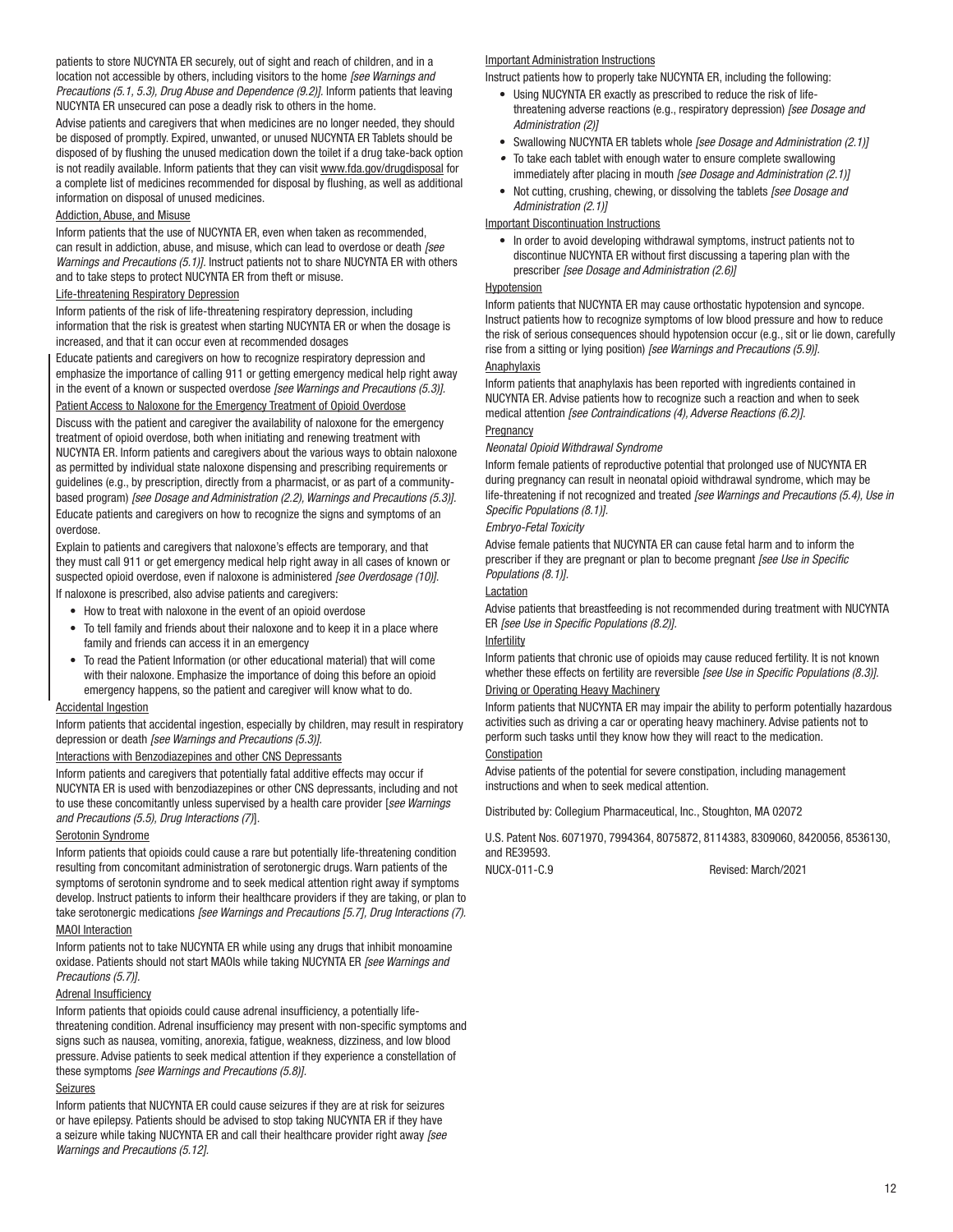# **Medication Guide**

# **NUCYNTA® ER (new-SINN-tah E-R) (tapentadol) extendedrelease oral tablets, CII**

# **NUCYNTA ER is:**

- A strong prescription pain medicine that contains an opioid (narcotic) that is used to manage pain severe enough to require daily around-the-clock, long-term treatment with an opioid, when other pain treatments such as non-opioid pain medicines or immediate-release opioid medicines do not treat your pain well enough or you cannot tolerate them.
- Also used to manage pain from damaged nerves (neuropathic pain) that happens with diabetes and is severe enough to require daily around-the-clock, long-term treatment with an opioid, when other pain treatments such as non-opioid pain medicines do not treat your pain well enough or you cannot tolerate them.
- A long-acting (extended-release) opioid pain medicine that can put you at risk for overdose and death. Even if you take your dose correctly as prescribed you are at risk for opioid addiction, abuse, and misuse that can lead to death.
- Not used to treat pain that is not around-the-clock pain.

# **Important information about NUCYNTA ER:**

- **Get emergency help or call 911 right away if you take too much NUCYNTA ER (overdose).** When you first start taking NUCYNTA ER, when your dose is changed, or if you take too much (overdose), serious or life threatening breathing problems that can lead to death may occur. Talk to your healthcare provider about naloxone, a medicine for the emergency treatment of an opioid overdose.
- Taking NUCYNTA ER with other opioid medicines, benzodiazepines, alcohol, or other central nervous system depressants (including street drugs) can cause severe drowsiness, decreased awareness, breathing problems, coma, and death.
- Never give anyone else your NUCYNTA ER. They could die from taking it. Selling or giving away NUCYNTA ER is against the law.
- Store NUCYNTA ER securely, out of sight and reach of children, and in a location not accessible by others, including visitors to the home.

## **Do not take NUCYNTA ER if you have:**

- severe asthma, trouble breathing, or other lung problems.
- a bowel blockage or have narrowing of the stomach or intestines.

# **Before taking NUCYNTA ER, tell your healthcare provider if you have a history of:**

- 
- head injury, seizures liver, kidney, thyroid problems
- 
- problems urinating pancreas or gallbladder problems
- abuse of street or prescription drugs, alcohol addiction, opioid

overdose, or mental health problems.

# **Tell your healthcare provider if you are:**

- **pregnant or planning to become pregnant.** Prolonged use of NUCYNTA ER during pregnancy can cause withdrawal symptoms in your newborn baby that could be life-threatening if not recognized and treated.
- **breastfeeding.** Not recommended during treatment with NUCYNTA ER. It may harm your baby.
- living in a household where there are small children or someone who has abused street or prescription drugs.
- taking prescription or over-the-counter medicines, vitamins, or herbal supplements. Taking NUCYNTA ER with certain other medicines can cause serious side effects.

## **When taking NUCYNTA ER:**

- Do not change your dose. Take NUCYNTA ER exactly as prescribed by your healthcare provider. Use the lowest effective dose for the shortest time needed.
- Take your prescribed dose every 12 hours, at the same time every day. Do not take more than your prescribed dose in 24 hours. If you miss a dose, take your next dose at your usual time.
- Swallow NUCYNTA ER whole. Do not cut, break, chew, crush, dissolve, snort, or inject NUCYNTA ER because this may cause you to overdose and die.
- **• Call your healthcare provider if the dose you are taking does not control your pain.**
- **Do not stop taking NUCYNTA ER without talking to your healthcare provider.**
- Dispose of expired, unwanted, or unused NUCYNTA ER by promptly flushing down the toilet, if a drug take-back option is not readily available. Visit [www.fda.gov/drugdisposal](http://www.fda.gov/drugdisposal) for additional information on disposal of unused medicines.

# **While taking NUCYNTA ER DO NOT:**

- Drive or operate heavy machinery until you know how NUCYNTA ER affects you. NUCYNTA ER can make you sleepy, dizzy, or lightheaded.
- Drink alcohol, or use prescription or over-the-counter medicines containing alcohol. Using products containing alcohol during treatment with NUCYNTA ER may cause you to overdose and die.

# **The possible side effects of NUCYNTA ER are:**

• constipation, nausea, sleepiness, vomiting, tiredness, headache, dizziness, abdominal pain. Call your healthcare provider if you have any of these symptoms and they are severe.

# **Get emergency medical help or call 911 right away if you have:**

• trouble breathing, shortness of breath, fast heartbeat, chest pain, swelling of your face, tongue, or throat, extreme drowsiness, light-headedness when changing positions, feeling faint, agitation, high body temperature, trouble walking, stiff muscles, or mental changes such as confusion.